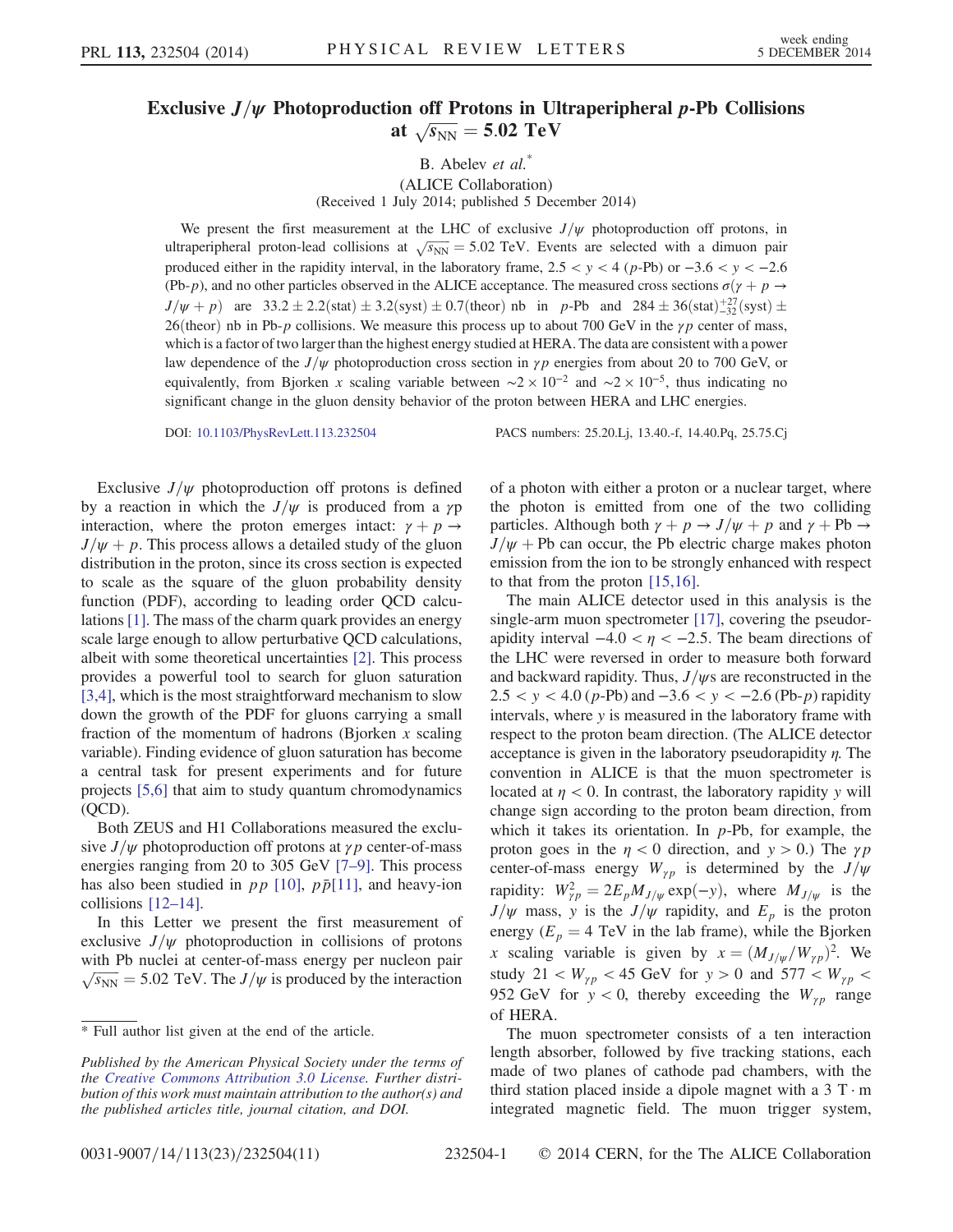downstream of the tracking chambers, consists of four planes of resistive plate chambers placed behind a 7.2 interaction length iron wall. The single muon trigger threshold for the data used in this analysis was set to transverse momentum  $p_T = 0.5 \text{ GeV}/c$ . Other detectors used in this analysis are the silicon pixel detector (SPD), VZERO, and zero degree calorimeters (ZDCs) [\[17\]](#page-5-5). The central region  $|\eta|$  < 1.4 is covered by the SPD consisting of two cylindrical layers of silicon pixels. The pseudorapidity interval  $2.8 < \eta < 5.1$  is covered by VZERO-A and  $-3.7 < \eta < -1.7$  by VZERO-C. These detectors are scintillator tile arrays with a time resolution better than 1 ns, allowing us to distinguish between beam-beam and beamgas interactions. The two ZDCs are located at  $\pm 112.5$  m from the interaction point, and are used to detect neutrons and protons emitted in the very forward region.

The trigger for the  $p$ -Pb configuration required two oppositely charged tracks in the muon spectrometer, and a veto on VZERO-A beam-beam interactions. In the Pb- $p$  configuration, the trigger purity was improved with respect to the  $p-Pb$  by suppressing beam-induced backgrounds. This was achieved by requiring at least one hit in the VZERO-C beam-beam trigger and a veto on the VZERO-A beam-gas trigger. The integrated luminosity L was corrected for the probability that exclusivity requirements could be spoiled by multiple interactions in the same bunch crossing. This pile-up correction is on average 5%, giving  $L = 3.9 \text{ nb}^{-1} \pm 3.7\% \text{(syst)}$  for p-Pb and  $L = 4.5 \text{ nb}^{-1} \pm 3.4\% \text{(syst)}$  for Pb-*p* data [\[18\]](#page-5-6).

Events with exactly two reconstructed tracks in the muon spectrometer were selected off-line. The muon tracks had to fulfill the requirements on the radial coordinate of the track at the end of the absorber and on the extrapolation to the nominal vertex, as described in Refs. [\[12,19\].](#page-5-3) Both track pseudorapidities were required to be within the chosen range  $-4.0 < \eta_{\text{track}} < -2.5$  for p-Pb and  $-3.7 < \eta_{\text{track}} < -2.5$  for Pb- $p$ . Track segments in the tracking chambers must be matched with corresponding segments in the trigger chambers. The dimuon rapidity was in the range  $2.5 < y < 4.0$  for p-Pb and  $-3.6 < y < -2.6$  for Pb-p. The chosen range in Pb- $p$  ensured that the muon tracks are in the overlap of the muon spectrometer and VZERO-C geometrical acceptance, as VZERO-C was part of the trigger in Pb-p. A cut on VZERO timing was imposed off-line to be compatible with crossing beams. In order to reduce contamination from nonexclusive  $J/\psi s$  that come mainly from proton dissociation, only events with no midrapidity tracklets (track segments formed by two hits at each SPD layer) were kept. For the same reasons, events with neutron or proton activity in any of the ZDCs were rejected.

The dimuon invariant mass spectra ( $M_{\mu^+\mu^-}$ ) after these selections are shown in Fig. [1](#page-1-0). The  $J/\psi$  peak is clearly visible in both data sets, and is well described by a Crystal Ball parametrization [\[20\]](#page-5-7), which yields masses and widths in agreement with the Monte Carlo simulations. The

<span id="page-1-0"></span>

FIG. 1 (color online). Invariant mass distribution for events with two oppositely charged muons, for both forward (top panel) and backward (bottom panel) dimuon rapidity samples.

dimuon continuum is well described by an exponential as expected from two-photon production of continuum pairs ( $\gamma \gamma \to \mu^+ \mu^-$ ) [\[12,13\].](#page-5-3)

The extracted number of  $J/\psi s$  obtained from the invariant mass fit includes a mix of exclusive and nonexclusive  $J/\psi$  candidates. A different  $p_T$  distribution is expected from exclusive and nonexclusive  $J/\psi$  events [\[9\]](#page-5-8). For this reason, the number of exclusive  $J/\psi s$  can be determined from the dimuon  $p_T$  distributions shown in Fig. [2.](#page-2-0) The bulk of dimuon events having  $p<sub>T</sub> < 1$  GeV/c is mainly due to exclusive  $J/\psi$  production, while the tail extending up to higher  $p<sub>T</sub>$  on the top panel (p-Pb) comes from nonexclusive interactions. Exclusive  $J/\psi$  coming from  $\gamma p$  interactions and  $\gamma \gamma$  contribute to both  $p_T$  spectra. In addition, for  $p$ -Pb, a background, coming from nonexclusive  $J/\psi s$  and nonexclusive  $\gamma\gamma \rightarrow \mu^+\mu^-$  events was taken into account, while for the Pb- $p$  sample a contribution from coherent  $J/\psi$  in  $\gamma$ Pb interactions was considered. The latter process was neglected in  $p$ -Pb as it amounts to less than 2% [\[16\].](#page-5-9) If modifications to the nuclear gluon distribution, also known as nuclear shadowing, are considered, this contribution would be even smaller. Here, an additional 50% reduction is expected [\[13\]](#page-5-10) from shadowing effects. The  $p_T$  shapes for the  $J/\psi$  in  $\gamma p$ ,  $\gamma \gamma \rightarrow \mu^+ \mu^-$ , and coherent  $J/\psi$  in  $\gamma$ Pb components (Monte Carlo templates) were obtained using STARLIGHT [\[21,22\]](#page-5-11) events folded with the detector response simulation. For  $p$ -Pb, these templates were fitted to the data leaving the normalization free for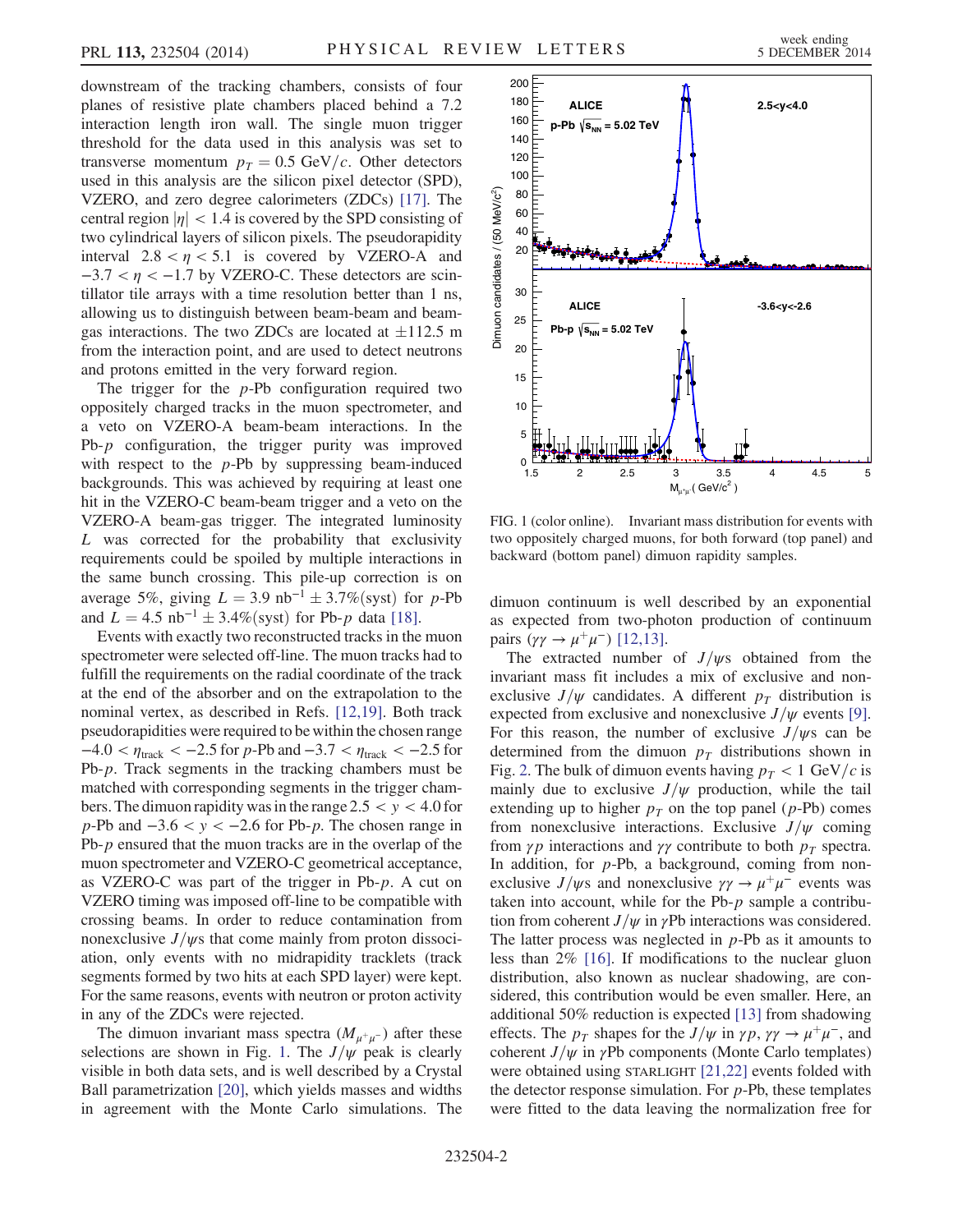<span id="page-2-0"></span>

FIG. 2 (color online). Transverse momentum distribution for events with two oppositely charged muons, for both forward (top panel) and backward (bottom panel) dimuon rapidity samples.

 $J/\psi$  in  $\gamma p$  and the nonexclusive background. The  $\gamma \gamma \rightarrow$  $\mu^+ \mu^-$  component was constrained from the invariant mass fit shown in Fig. [1](#page-1-0) [\[12\]](#page-5-3). The nonexclusive contributions were subtracted using this fitting procedure, giving  $N_{J/\psi}$ .

The  $p_T$  distribution of nonexclusive  $J/\psi$  candidates and the nonexclusive dimuon continuum were obtained from data, using the same event selection as above, but requiring events to have more than two hits in the VZERO-C counters. At HERA the ratio of the nonexclusive  $J/\psi$  production cross section to the exclusive one was found to decrease with  $W_{\gamma p}$  [\[9\].](#page-5-8) Extrapolating, this means a factor 2 smaller nonexclusive  $J/\psi$  contribution in the Pb-p sample. We note that for this sample dissociation products went towards the VZERO-A counter, which was used as a veto at trigger level, providing an explanation on the negligible nonexclusive contribution observed.

The number of exclusive  $J/\psi$  coming from  $\gamma p$  interactions  $(N_{J/\psi}^{\text{exc}})$  was obtained as  $N_{J/\psi}^{\text{exc}} = N_{J/\psi}/(1+f_D)$ , where  $f_D$  is the fraction of  $J/\psi$  mesons coming from the decay of  $\psi(2S)$ . Following the procedure described in Refs. [\[12,13\],](#page-5-3) we obtained  $f_D = 7.9^{+2.4}_{-1.9}\%$  (syst) in p-Pb and  $f_D = 11^{+3.6}_{-2.8}\%$ (syst) in Pb-p. The contribution of exclusive  $\chi_c$  states was neglected, as these are expected to be strongly suppressed in proton-nucleus collisions [\[23,24\].](#page-5-12) The resulting yield is  $N_{J/\psi}^{\text{exc}}$  (*p*-Pb) = 414  $\pm$  28(stat)  $\pm$  27(syst).

 $N_{J/\psi}^{\text{exc}}$  in the Pb-p sample was obtained by event counting, and then subtracting the  $\gamma\gamma$  and the  $\gamma$ Pb components as well as the feed-down from  $\psi(2S)$  decays. Based on our recent coherent  $J/\psi$  results in γPb [\[12\]](#page-5-3), taking into account the difference in the center-of-mass energy, we estimated that  $7 \pm 2$  (stat) events are expected in this sample. We obtained  $N_{J/\psi}^{\text{exc}}$  (Pb- $p$ ) = 71  $\pm$  9(stat) $^{+2}_{-5}$ (syst). A compatible number for  $N_{J/\psi}^{\text{exc}}$  was found studying the  $J/\psi p_T$  (see Fig. [2](#page-2-0)) bottom panel). The exclusive  $J/\psi$  template was obtained by changing the exponential slope of the  $p_T^2$  spectrum in STARLIGHT from its default value of 4.0 to 6.7  $\left(\frac{GeV}{c}\right)^{-2}$ . This value agrees with an extrapolation of the  $W_{\gamma p}$ dependence of the  $p_T^2$  slope seen by H1 [\[9\]](#page-5-8).

The product of the detector acceptance and efficiency  $A \times \varepsilon$  for  $J/\psi$  was calculated using STARLIGHT and ranges from 11% to 31% for the rapidity intervals corresponding to the measurements given in Table [II](#page-3-0). The systematic uncertainties on the measurement of the  $J/\psi$  cross section are listed in Table [I](#page-2-1). The cross section corresponding to exclusive  $J/\psi$  photoproduction off protons was obtained using  $(d\sigma/dy) = ((N_{J/\psi}^{exc})/(A \times \varepsilon) \times BR \times L \times \Delta y)$ , where BR is the branching ratio and  $\Delta y$  is the rapidity interval. We obtained  $(d\sigma/dy) = 6.42 \pm 0.43$ (stat)  $\pm 0.61$ (syst)  $\mu$ b for p-Pb and  $(d\sigma/dy) = 2.46 \pm 0.31$ (stat) $^{+0.24}_{-0.28}$ (syst)  $\mu$ b for Pb- $p$  collisions (see Table [II](#page-3-0)).

We measured the cross section for the exclusive  $\gamma \gamma \rightarrow \mu^+ \mu^-$  process at invariant mass  $1.5 < M_{\mu^+ \mu^-} <$ 2.5 GeV/ $c^2$  and in the rapidity range 2.5 < y < 4.0, using the same technique as for the  $J/\psi$  to remove the nonexclusive background, obtaining  $\sigma(\gamma \gamma \rightarrow \mu^+ \mu^-) = 1.76 \pm 0.176$  $0.12$ (stat)  $\pm 0.16$ (syst)  $\mu$ b for this kinematic range. The STARLIGHT prediction for this standard QED process is 1.8  $\mu$ b, which is in good agreement with this measurement. This provides an additional indication that the nonexclusive background subtraction is under control.

The cross section  $(d\sigma/dy)(p + Pb \rightarrow p + Pb + J/\psi)$ is related to the photon-proton cross section,  $\sigma(\gamma + p \rightarrow$  $J/\psi + p \equiv \sigma(W_{\gamma p})$ , through the photon flux,  $dn/dk$ :

<span id="page-2-1"></span>TABLE I. Summary of the contributions to the systematic uncertainty for the integrated  $J/\psi$  cross section measurement for the full rapidity interval.

| Source                       | $p-Pb$             | $Pb-p$               |
|------------------------------|--------------------|----------------------|
| Signal extraction            | 6%                 | $^{+0.0}_{-6.0}\,\%$ |
| Luminosity [18]              | 3.3%               | $3.0\%$              |
| Tracking efficiency [19]     | 4%                 | $6\%$                |
| Muon trigger efficiency [19] | 2.8%               | 3.2%                 |
| Matching                     | $1\%$              | $1\%$                |
| VZERO-C efficiency           | .                  | $3.5\%$              |
| Total uncorrelated           | $8.5\%$            | $^{+8.3}_{-10.2}$ %  |
| Luminosity [18]              | 1.6%               | $1.6\%$              |
| Branching ratio [25]         | $1\%$              | $1\%$                |
| VZERO-A veto efficiency      | $^{+2.0}_{-0.0}$ % | $^{+2.0}_{-0.0}$ %   |
| Feed-down                    | $_{+1.8}^{-2.2}$ % | $^{+2.6}_{-3.1}$ %   |
| $J/\psi$ acceptance          | $3\%$              | $3\%$                |
| Total                        | $\pm 9.6\%$        | $+9.6$ %<br>$-11.3$  |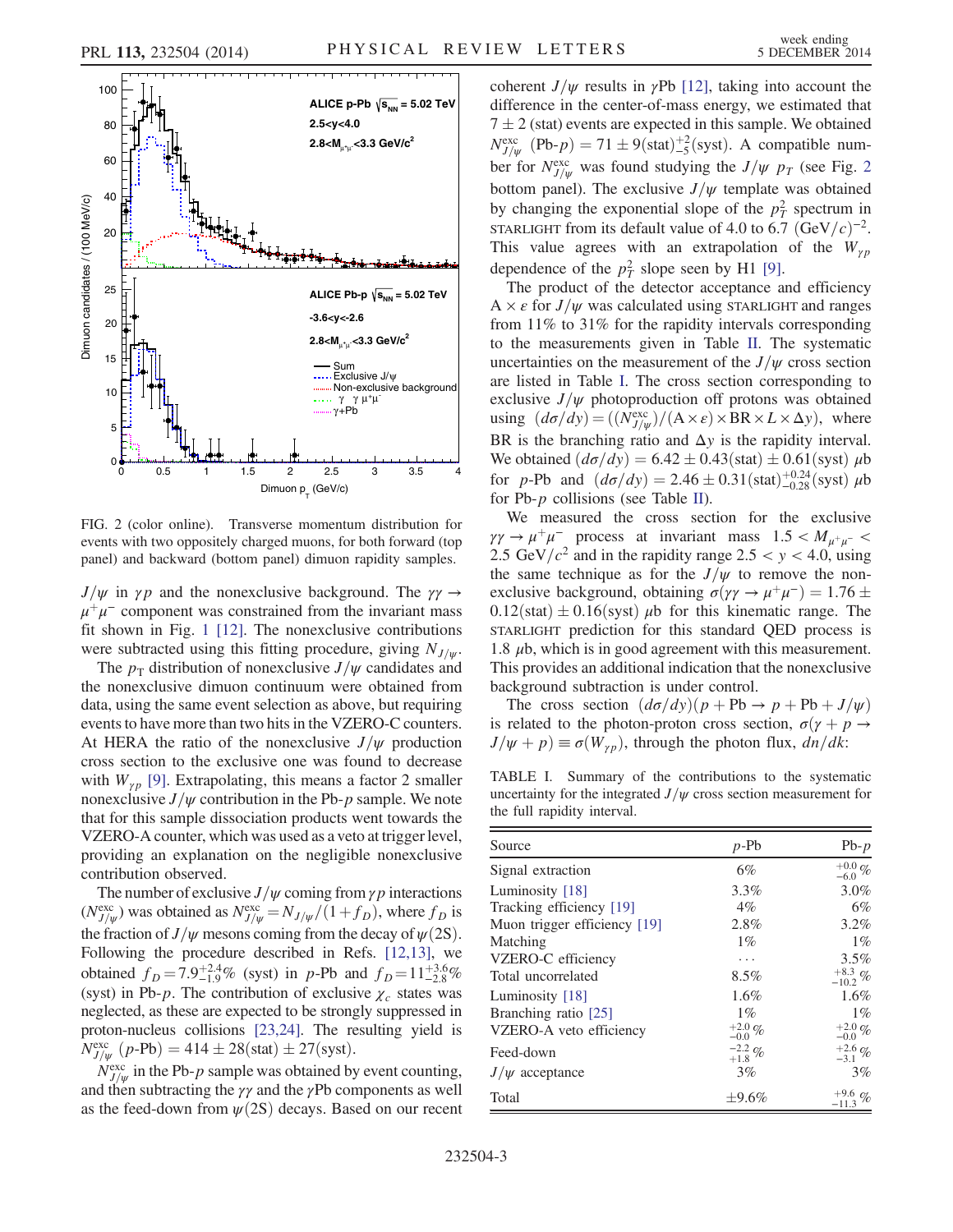| Rapidity          | $(d\sigma/dy)(\mu b)$                       |       | $k(dn/dk)$ $W_{\gamma p}$ (GeV) | $\langle W_{\gamma p} \rangle$ (GeV) | $\sigma(\gamma + p \rightarrow J/\psi + p)(\text{nb})$   |
|-------------------|---------------------------------------------|-------|---------------------------------|--------------------------------------|----------------------------------------------------------|
| 2.5 < y < 4.0     | $6.42 \pm 0.43(stat) \pm 0.61(syst)$        | 193.3 | (21, 45)                        | 32.3                                 | $33.2 \pm 2.2$ (stat) $\pm 3.2$ (syst) $\pm 0.7$ (theor) |
| 3.5 < y < 4.0     | $5.77 \pm 0.76$ (stat) $\pm 0.58$ (syst)    | 208.9 | (21,27)                         | 24.1                                 | $27.6 \pm 3.6$ (stat) $\pm 2.8$ (syst) $\pm 0.6$ (theor) |
| 3.0 < y < 3.5     | $6.71 \pm 0.60(stat) \pm 0.55(syst)$        | 193.3 | (27,35)                         | 30.9                                 | $34.7 \pm 3.1$ (stat) $\pm 2.9$ (syst) $\pm 0.7$ (theor) |
| 2.5 < v < 3.0     | $6.83 \pm 1.0(stat) \pm 0.75(syst)$         | 177.6 | (35, 45)                        | 39.6                                 | $38.5 \pm 5.6$ (stat) $\pm 4.2$ (syst) $\pm 0.8$ (theor) |
| $-3.6 < y < -2.6$ | $2.46 \pm 0.31(stat)_{-0.28}^{+0.24}(syst)$ | 8.66  | (577, 952)                      | 706                                  | $284 \pm 36(stat)_{-32}^{+27(syst)} \pm 26(theor)$       |

<span id="page-3-0"></span>TABLE II. Differential cross sections for exclusive  $J/\psi$  photoproduction off protons in ultraperipheral p-Pb and Pb-p collisions at  $\sqrt{s_{NN}}$  = 5.02 TeV. The corresponding  $J/\psi$  photoproduction cross sections in bins of  $W_{\gamma p}$  are also presented.

$$
\frac{d\sigma}{dy}(p+\text{Pb} \rightarrow p+\text{Pb}+J/\psi)=k\frac{dn}{dk}\sigma(\gamma+p \rightarrow J/\psi+p).
$$

Here,  $k$  is the photon energy, which is determined by the  $J/\psi$  mass and rapidity,  $k = (1/2)M_{J/\psi} \exp(-y)$ . The average photon flux values for the different rapidity intervals were calculated using STARLIGHT and are listed in Table [II.](#page-3-0) The  $\langle W_{\gamma p} \rangle$  is calculated by weighting with the product of the photon spectrum and the cross section  $\sigma(\gamma p)$ from STARLIGHT. The photon spectrum is calculated in impact parameter space requiring that there should be no hadronic interaction. The uncertainty in this approach is estimated by increasing or decreasing the Pb radius with  $\pm 0.5$  fm, corresponding to the nuclear skin thickness and is of the same order as the upper limit for the difference between the proton and neutron radius of Pb when calculating the hadronic interaction probability. This gives an uncertainty of 9% in the photon flux for the high energy data point and 2% at low energy (see Table [II](#page-3-0)). The uncertainty is larger for the high photon energies since here one is dominated by small impact parameters and thus more sensitive to the rejection of hadronic interactions with impact parameters near the Pb radius.

Figure [3](#page-3-1) shows the ALICE measurements for  $\sigma(W_{\gamma p})$ . Comparisons to previous measurements and to different theoretical models are also shown. As mentioned earlier,

<span id="page-3-1"></span>

FIG. 3 (color online). Exclusive  $J/\psi$  photoproduction cross section off protons measured by ALICE and compared to HERA data. Comparisons to STARLIGHT, JMRT, and the b-SAT models are shown. The power law fit to ALICE data is also shown.

 $\sigma(W_{\gamma p})$  is proportional to the square of the gluon PDF of the proton [\[1\]](#page-4-0). For HERA energies, the gluon distribution at the low Bjorken  $x$  scaling variable is well described by a power law in  $x$  [\[26\]](#page-5-15), which implies the cross section  $\sigma(W_{\gamma p})$  will also follow a power law. A deviation from such a trend in the measured cross section as  $x$  decreases, or equivalently, as  $W_{\gamma p}$  increases, could indicate a change in the evolution of the gluon density function, as expected at the onset of saturation.

Both the ZEUS and H1 Collaborations [\[7](#page-5-0)–9] fitted their data using a power law  $\sigma \sim W_{\gamma p}^{\delta}$ , obtaining  $\delta = 0.69 \pm$  $0.02(stat) \pm 0.03(syst)$ , and  $\delta = 0.67 \pm 0.03(stat + syst)$ , respectively. Because of the large HERA statistics, a simultaneous fit of H1, ZEUS, ALICE low energy points data gives power-law fit parameters almost identical to those obtained from HERA alone. A fit to ALICE data alone gives  $\delta = 0.68 \pm 0.06$  (stat + syst), only uncorrelated systematic errors were considered here. Thus, no deviation from a power law is observed up to about 700 GeV.

Two calculations are available from the JMRT group [\[27\]](#page-5-16): the first one referred to as LO is based on a power law description of the process, while the second model is labeled as NLO, and includes contributions which mimic effects expected from the dominant NLO corrections. Because both JMRT models have been fitted to the same data, the resulting energy dependences are very similar. Our data support their extracted gluon distribution up to  $x \sim 2 \times 10^{-5}$ . The STARLIGHT parameterization is based on a power law fit using only fixed-target and HERA data, giving  $\delta = 0.65 \pm 0.02$ . Figure [3](#page-3-1) also shows predictions from the b-SAT eikonalized model [\[28\]](#page-5-17) which uses the color glass condensate approach [\[29\]](#page-5-18) to incorporate saturation, constraining it to HERA data alone. The results from the models mentioned above are within one sigma of our measurement. The b-SAT 1-Pomeron prediction taken from Ref. [\[5\]](#page-4-3) also agrees with the ALICE low energy data points, but it is about 4 sigmas above our measurement at the highest energy.

LHCb recently published results for  $\sigma(W_{\gamma p})$  based on exclusive  $J/\psi$  production in pp collisions [\[10\]](#page-5-1). Their analysis, using data from a symmetric system, suffers from the intrinsic impossibility of identifying the photon emitter and the photon target. Since the nonexclusive background, as mentioned above, depends on  $W_{\gamma p}$ , this feeds into the uncertainty in the subtraction of these processes, making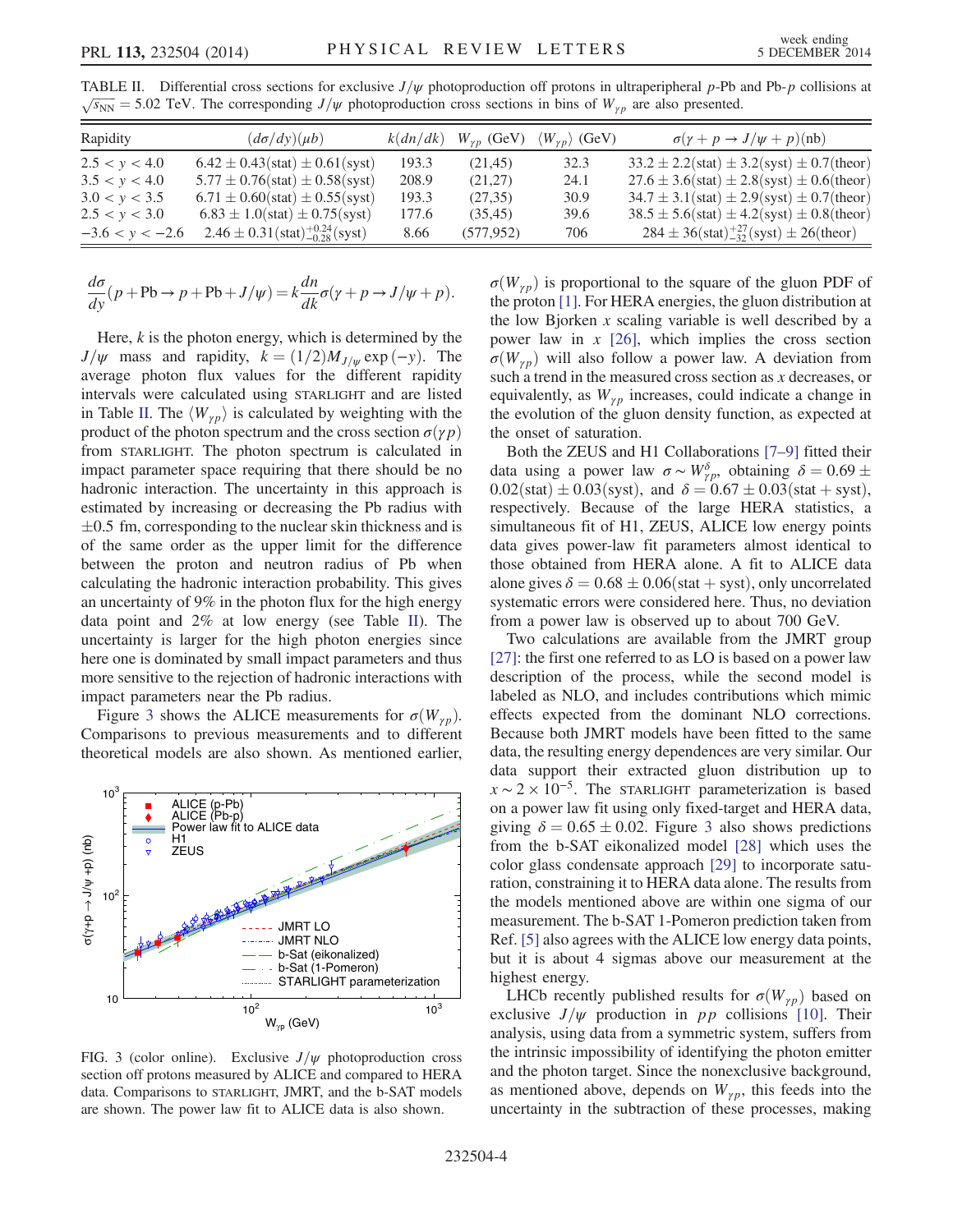<span id="page-4-4"></span>

FIG. 4 (color online). The power law fit to ALICE data is compared to LHCb solutions.

the extraction of the underlying  $\sigma(W_{\gamma p})$  strongly model dependent. Moreover, in contrast with p-Pb collisions, there is a large uncertainty in the hadronic survival probability in pp collisions, as well as an unknown contribution from production through Odderon-Pomeron fusion [\[11,23\].](#page-5-2) For each  $d\sigma/dy$  measurement, they reported a W+ and a W− solution. These coupled solutions are shown in Fig. [4,](#page-4-4) together with the power law fit to ALICE measurements. Despite these ambiguities and assumptions the LHCb solutions turned out to be compatible with the power law dependence extracted from our data.

In summary, we have made the first measurement of exclusive  $J/\psi$  photoproduction off protons in p-Pb collisions at the LHC. Our data are compatible with a power law dependence of  $\sigma(W_{\gamma p})$  up to about 700 GeV in  $W_{\gamma p}$ , corresponding to  $x \sim 2 \times 10^{-5}$ . A natural explanation is that no change in the behavior of the gluon PDF in the proton is observed between HERA and LHC energies.

The ALICE Collaboration would like to thank all its engineers and technicians for their invaluable contributions to the construction of the experiment and the CERN accelerator teams for the outstanding performance of the LHC complex. The ALICE Collaboration gratefully acknowledges the resources and support provided by all Grid centres and the Worldwide LHC Computing Grid (WLCG) collaboration. The ALICE Collaboration acknowledges the following funding agencies for their support in building and running the ALICE detector: State Committee of Science, World Federation of Scientists (WFS) and Swiss Fonds Kidagan, Armenia, Conselho Nacional de Desenvolvimento Científico e Tecnológico (CNPq), Financiadora de Estudos e Projetos (FINEP), Fundação de Amparo à Pesquisa do Estado de São Paulo (FAPESP); National Natural Science Foundation of China (NSFC), the Chinese Ministry of Education (CMOE) and the Ministry of Science and Technology of China (MSTC); Ministry of Education and Youth of the Czech Republic; Danish Natural Science Research Council, the Carlsberg Foundation and the Danish National Research Foundation; The European Research Council under the European Community's Seventh Framework Programme; Helsinki Institute of Physics and the Academy of Finland; French CNRS-IN2P3, the "Region Pays de Loire," "Region Alsace," "Region Auvergne," and CEA, France; German BMBF and the Helmholtz Association; General Secretariat for Research and Technology, Ministry of Development, Greece; Hungarian OTKA and National Office for Research and Technology (NKTH); Department of Atomic Energy and Department of Science and Technology of the Government of India; Istituto Nazionale di Fisica Nucleare (INFN) and Centro Fermi - Museo Storico della Fisica e Centro Studi e Ricerche "Enrico Fermi," Italy; MEXT Grant-in-Aid for Specially Promoted Research, Japan; Joint Institute for Nuclear Research, Dubna; National Research Foundation of Korea (NRF); CONACYT, DGAPA, México, ALFA-EC and the EPLANET Program (European Particle Physics Latin American Network) Stichting voor Fundamenteel Onderzoek der Materie (FOM) and the Nederlandse Organisatie voor Wetenschappelijk Onderzoek (NWO), Netherlands; Research Council of Norway (NFR); Polish Ministry of Science and Higher Education; National Science Centre, Poland; Ministry of National Education/ Institute for Atomic Physics and CNCS-UEFISCDI - Romania; Ministry of Education and Science of Russian Federation, Russian Academy of Sciences, Russian Federal Agency of Atomic Energy, Russian Federal Agency for Science and Innovations and The Russian Foundation for Basic Research; Ministry of Education of Slovakia; Department of Science and Technology, South Africa; CIEMAT, EELA, Ministerio de Economía y Competitividad (MINECO) of Spain, Xunta de Galicia (Consellería de Educación), CEADEN, Cubaenergía, Cuba, and IAEA (International Atomic Energy Agency); Swedish Research Council (VR) and Knut & Alice Wallenberg Foundation (KAW); Ukraine Ministry of Education and Science; United Kingdom Science and Technology Facilities Council (STFC); The United States Department of Energy, the United States National Science Foundation, the State of Texas, and the State of Ohio; Ministry of Science, Education and Sports of Croatia and Unity through Knowledge Fund, Croatia.

- <span id="page-4-1"></span><span id="page-4-0"></span>[1] M. G. Ryskin, Z. Phys. C **57**[, 89 \(1993\).](http://dx.doi.org/10.1007/BF01555742)
- <span id="page-4-2"></span>[2] N. Armesto and A. H. Rezaeian, [Phys. Rev. D](http://dx.doi.org/10.1103/PhysRevD.90.054003) 90, 054003 [\(2014\).](http://dx.doi.org/10.1103/PhysRevD.90.054003)
- [3] L. V. Gribov, E. M. Levin, and M. G. Ryskin, [Phys. Rep.](http://dx.doi.org/10.1016/0370-1573(83)90022-4) 100[, 1 \(1983\).](http://dx.doi.org/10.1016/0370-1573(83)90022-4)
- <span id="page-4-3"></span>[4] A. H. Mueller, Nucl. Phys. **B335**[, 115 \(1990\).](http://dx.doi.org/10.1016/0550-3213(90)90173-B)
- [5] J.L. Abelleira Fernandez et al., [arXiv:1211.4831.](http://arXiv.org/abs/1211.4831)
- [6] A. Accardi *et al.*, [arXiv:1212.1701.](http://arXiv.org/abs/1212.1701)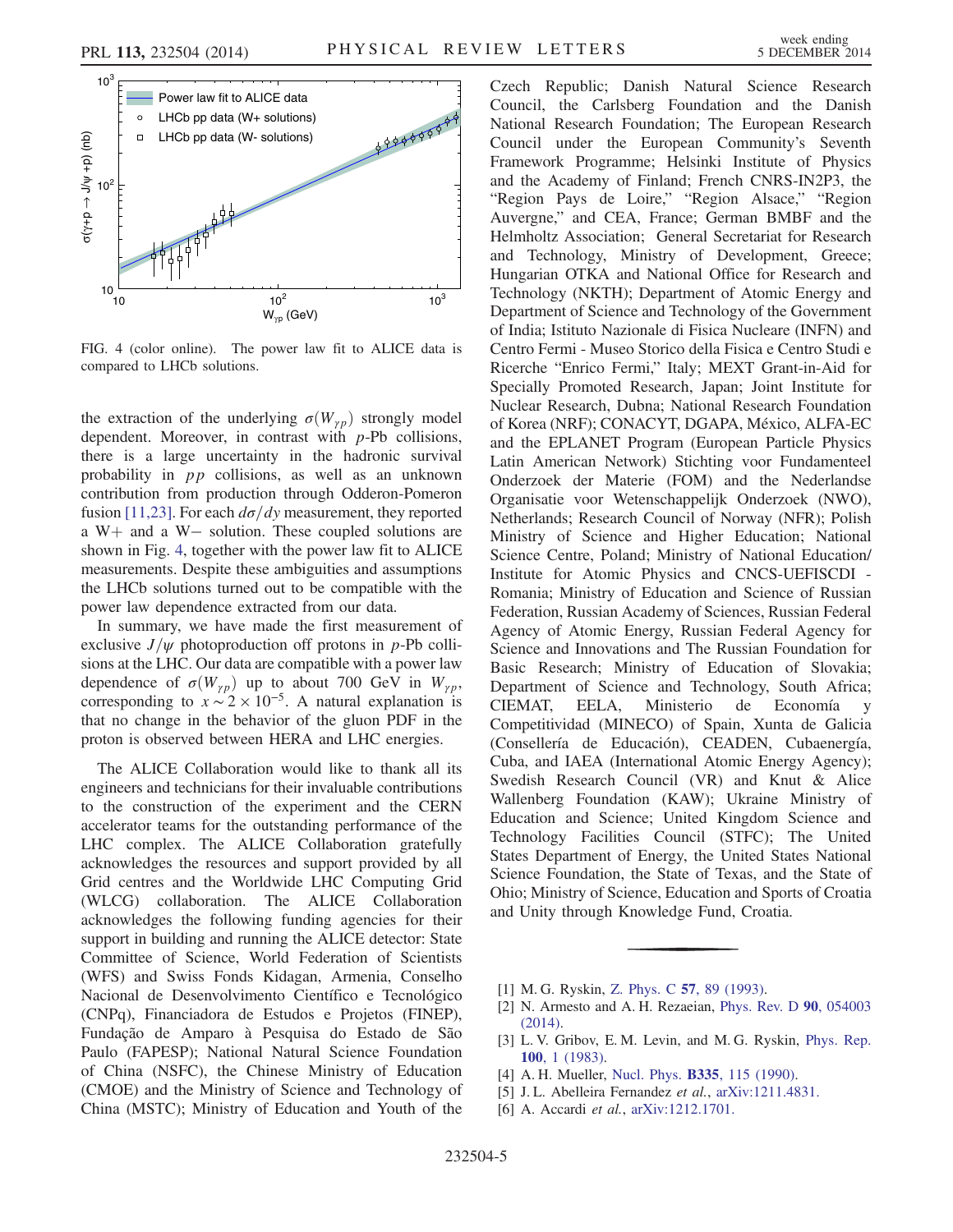- <span id="page-5-0"></span>[7] S. Chekanov et al. (ZEUS Collaboration), [Eur. Phys. J. C](http://dx.doi.org/10.1007/s10052-002-0953-7) 24[, 345 \(2002\).](http://dx.doi.org/10.1007/s10052-002-0953-7)
- [8] A. Aktas et al. (H1 Collaboration), [Eur. Phys. J. C](http://dx.doi.org/10.1140/epjc/s2006-02519-5) 46, 585 [\(2006\).](http://dx.doi.org/10.1140/epjc/s2006-02519-5)
- <span id="page-5-8"></span>[9] C. Alexa et al. (H1 Collaboration), [Eur. Phys. J. C](http://dx.doi.org/10.1140/epjc/s10052-013-2466-y) 73, 2466 [\(2013\).](http://dx.doi.org/10.1140/epjc/s10052-013-2466-y)
- <span id="page-5-1"></span>[10] R. Aaij et al. (LHCb Collaboration), [J. Phys. G](http://dx.doi.org/10.1088/0954-3899/41/5/055002) 41, 055002 [\(2014\).](http://dx.doi.org/10.1088/0954-3899/41/5/055002)
- <span id="page-5-2"></span>[11] T. Aaltonen et al. (CDF Collaboration), [Phys. Rev. Lett.](http://dx.doi.org/10.1103/PhysRevLett.102.242001) 102[, 242001 \(2009\).](http://dx.doi.org/10.1103/PhysRevLett.102.242001)
- <span id="page-5-3"></span>[12] B. Abelev et al. (ALICE Collaboration), [Phys. Lett. B](http://dx.doi.org/10.1016/j.physletb.2012.11.059) 718, [1273 \(2013\)](http://dx.doi.org/10.1016/j.physletb.2012.11.059).
- <span id="page-5-10"></span>[13] E. Abbas et al. (ALICE Collaboration), [Eur. Phys. J. C](http://dx.doi.org/10.1140/epjc/s10052-013-2617-1) 73, [2617 \(2013\)](http://dx.doi.org/10.1140/epjc/s10052-013-2617-1).
- [14] S. Afanasiev et al. (PHENIX Collaboration), [Phys. Lett. B](http://dx.doi.org/10.1016/j.physletb.2009.07.061) 679[, 321 \(2009\)](http://dx.doi.org/10.1016/j.physletb.2009.07.061).
- <span id="page-5-4"></span>[15] L. Frankfurt, M. Strikman, and M. Zhalov, [Phys. Lett. B](http://dx.doi.org/10.1016/j.physletb.2006.07.059) 640[, 162 \(2006\)](http://dx.doi.org/10.1016/j.physletb.2006.07.059).
- <span id="page-5-9"></span>[16] V. Guzey and M. Zhalov, [J. High Energy Phys. 02 \(2014\)](http://dx.doi.org/10.1007/JHEP02(2014)046) [046.](http://dx.doi.org/10.1007/JHEP02(2014)046)
- <span id="page-5-5"></span>[17] K. Aamodt et al. (ALICE Collaboration), JINST 3, S08002 (2008).
- <span id="page-5-6"></span>[18] B. B. Abelev et al. (ALICE Collaboration), [arXiv:1405.1849.](http://arXiv.org/abs/1405.1849)
- <span id="page-5-13"></span>[19] B. B. Abelev et al. (ALICE Collaboration), [J. High Energy](http://dx.doi.org/10.1007/JHEP02(2014)073) [Phys. 02 \(2014\) 073.](http://dx.doi.org/10.1007/JHEP02(2014)073)
- <span id="page-5-7"></span>[20] J. Gaiser, SLAC Stanford - SLAC-255 (82,REC.JUN.83) p. 194.
- <span id="page-5-11"></span>[21] S. R. Klein and J. Nystrand, [Phys. Rev. C](http://dx.doi.org/10.1103/PhysRevC.60.014903) 60, 014903 [\(1999\).](http://dx.doi.org/10.1103/PhysRevC.60.014903)
- [22] STARLIGHT website, [http://starlight.hepforge.org/.](http://starlight.hepforge.org/)
- <span id="page-5-12"></span>[23] A. J. Schramm and D. H. Reeves, [Phys. Rev. D](http://dx.doi.org/10.1103/PhysRevD.55.7312) 55, 7312 [\(1997\).](http://dx.doi.org/10.1103/PhysRevD.55.7312)
- [24] L. A. Harland-Lang, V. A. Khoze, M. G. Ryskin, and W. J. Stirling, [Eur. Phys. J. C](http://dx.doi.org/10.1140/epjc/s10052-010-1404-5) 69, 179 (2010).
- <span id="page-5-14"></span>[25] J. Beringer et al. (Particle Data Group Collaboration), [Phys.](http://dx.doi.org/10.1103/PhysRevD.86.010001) Rev. D 86[, 010001 \(2012\)](http://dx.doi.org/10.1103/PhysRevD.86.010001).
- <span id="page-5-15"></span>[26] F.D. Aaron et al. (H1 and ZEUS Collaboration), [J. High](http://dx.doi.org/10.1007/JHEP01(2010)109) [Energy Phys. 01 \(2010\) 109.](http://dx.doi.org/10.1007/JHEP01(2010)109)
- <span id="page-5-16"></span>[27] S. P. Jones, A. D. Martin, M. G. Ryskin, and T. Teubner, [J.](http://dx.doi.org/10.1007/JHEP11(2013)085) [High Energy Phys. 11 \(2013\) 085.](http://dx.doi.org/10.1007/JHEP11(2013)085)
- <span id="page-5-17"></span>[28] H. Kowalski, L. Motyka, and G. Watt, [Phys. Rev. D](http://dx.doi.org/10.1103/PhysRevD.74.074016) 74, [074016 \(2006\).](http://dx.doi.org/10.1103/PhysRevD.74.074016)
- <span id="page-5-18"></span>[29] F. Gelis, E. Iancu, J. Jalilian-Marian, and R. Venugopalan, [Annu. Rev. Nucl. Part. Sci.](http://dx.doi.org/10.1146/annurev.nucl.010909.083629) 60, 463 (2010).

<span id="page-5-20"></span><span id="page-5-19"></span>B. Abelev,<sup>71</sup> J. Adam,<sup>37</sup> D. Adamová,<sup>79</sup> M. M. Aggarwal,<sup>83</sup> G. Aglieri Rinella,<sup>34</sup> M. Agnello,<sup>107,90</sup> A. Agostinelli,<sup>26</sup> N. Agrawal,<sup>44</sup> Z. Ahammed,<sup>126</sup> N. Ahmad,<sup>18</sup> I. Ahmed,<sup>15</sup> S. U. Ahn,<sup>64</sup> S. A. Ahn,<sup>64</sup> I. Aimo,<sup>107,90</sup> S. Aiola,<sup>131</sup> M. Ajaz,<sup>15</sup> A. Akindinov,<sup>54</sup> S. N. Alam,<sup>126</sup> D. Aleksandrov,<sup>96</sup> B. Alessandro,<sup>107</sup> D. Alexandre,<sup>98</sup> A. Alici,<sup>12,101</sup> A. Alkin,<sup>3</sup> J. Alme,<sup>35</sup> T. Alt,<sup>39</sup> S. Altinpinar,<sup>17</sup> I. Altsybeev,<sup>125</sup> C. Alves Garcia Prado,<sup>115</sup> C. Andrei,<sup>74</sup> A. Andronic,<sup>93</sup> V. Anguelov,<sup>89</sup> J. Anielski,<sup>50</sup> T. Antičić,<sup>94</sup> F. Antinori,<sup>104</sup> P. Antonioli,<sup>101</sup> L. Aphecetche,<sup>109</sup> H. Appelshäuser,<sup>49</sup> S. Arcelli,<sup>26</sup> N. Armesto,<sup>16</sup> R. Arnaldi,<sup>107</sup> T. Aronsson,<sup>131</sup> I. C. Arsene,<sup>93,21</sup> M. Arslandok,<sup>49</sup> A. Augustinus,<sup>34</sup> R. Averbeck,<sup>93</sup> T. C. Awes,<sup>80</sup> M. D. Azmi,<sup>18,85</sup> M. Bach,<sup>39</sup> A. Badalà,<sup>103</sup> Y. W. Baek,<sup>40,66</sup> S. Bagnasco,<sup>107</sup> R. Bailhache,<sup>49</sup> R. Bala,<sup>86</sup> A. Baldisseri,<sup>14</sup> F. Baltasar Dos Santos Pedrosa,<sup>34</sup> R. C. Baral,<sup>57</sup> R. Barbera,<sup>27</sup> F. Barile,<sup>31</sup> G. G. Barnaföldi,<sup>130</sup> L. S. Barnby,<sup>98</sup> V. Barret,<sup>66</sup> J. Bartke,<sup>112</sup> M. Basile,<sup>26</sup> N. Bastid,<sup>66</sup> S. Basu,<sup>126</sup> B. Bathen,<sup>50</sup> G. Batigne,<sup>109</sup> A. Batista Camejo,<sup>66</sup> B. Batyunya,<sup>62</sup> P. C. Batzing,<sup>21</sup> C. Baumann,<sup>49</sup> I. G. Bearden,<sup>76</sup> H. Beck,<sup>49</sup> C. Bedda,<sup>90</sup> N. K. Behera,<sup>44</sup> I. Belikov,<sup>51</sup> F. Bellini,<sup>26</sup> R. Bellwied,<sup>117</sup> E. Belmont-Moreno,<sup>60</sup> R. Belmont III,<sup>129</sup> V. Belyaev,<sup>72</sup> G. Bencedi,<sup>130</sup> S. Beole,<sup>25</sup> I. Berceanu,<sup>74</sup> A. Bercuci,<sup>74</sup> Y. Berdnikov,<sup>8[1,b](#page-10-0)</sup> D. Berenyi,<sup>130</sup> M. E. Berger,<sup>88</sup> R. A. Bertens,<sup>53</sup> D. Berzano,<sup>25</sup> L. Betev,<sup>34</sup> A. Bhasin,<sup>86</sup> I. R. Bhat,<sup>86</sup> A. K. Bhati,<sup>83</sup> B. Bhattacharjee,<sup>41</sup> J. Bhom,<sup>122</sup> L. Bianchi,<sup>25</sup> N. Bianchi,<sup>68</sup> C. Bianchin,<sup>53</sup> J. Bielčík,<sup>37</sup> J. Bielčíková,<sup>79</sup> A. Bilandzic,<sup>76</sup> S. Bjelogrlic,<sup>53</sup> F. Blanco,<sup>10</sup> D. Blau,<sup>96</sup> C. Blume,<sup>49</sup> F. Bock,<sup>70,89</sup> A. Bogdanov,<sup>72</sup> H. Bøggild,<sup>76</sup> M. Bogolyubsky,<sup>108</sup> F. V. Böhmer,<sup>88</sup> L. Boldizsár,<sup>130</sup> M. Bombara,<sup>38</sup> J. Book,<sup>49</sup> H. Borel,<sup>14</sup> A. Borissov,<sup>129,92</sup> F. Bossú,<sup>61</sup> M. Botje,<sup>77</sup> E. Botta,<sup>25</sup> S. Böttger,<sup>48</sup> P. Braun-Munzinger,<sup>93</sup> M. Bregant,<sup>115</sup> T. Breitner,<sup>48</sup> T. A. Broker,<sup>49</sup> T. A. Browning, <sup>91</sup> M. Broz,<sup>37</sup> E. Bruna,<sup>107</sup> G. E. Bruno,<sup>31</sup> D. Budnikov, <sup>95</sup> H. Buesching, <sup>49</sup> S. Bufalino,<sup>107</sup> P. Buncic,<sup>34</sup> O. Busch,  $89$  Z. Buthelezi,  $61$  D. Caffarri,  $34.28$  X. Cai,  $7$  H. Caines,  $131$  L. Calero Diaz,  $68$  A. Caliva,  $53$  E. Calvo Villar,  $99$ P. Camerini,<sup>24</sup> F. Carena,<sup>34</sup> W. Carena,<sup>34</sup> J. Castillo Castellanos,<sup>14</sup> E. A. R. Casula,<sup>23</sup> V. Catanescu,<sup>74</sup> C. Cavicchioli,<sup>34</sup> C. Ceballos Sanchez, <sup>9</sup> J. Cepila,<sup>37</sup> P. Cerello,<sup>107</sup> B. Chang,<sup>118</sup> S. Chapeland,<sup>34</sup> J. L. Charvet,<sup>14</sup> S. Chattopadhyay,<sup>126</sup> S. Chattopadhyay,<sup>97</sup> V. Chelnokov,<sup>3</sup> M. Cherney,<sup>82</sup> C. Cheshkov,<sup>124</sup> B. Cheynis,<sup>124</sup> V. Chibante Barroso,<sup>34</sup> D. D. Chinellato,  $^{116,117}$  P. Chochula,  $^{34}$  M. Chojnacki,  $^{76}$  S. Choudhury,  $^{126}$  P. Christakoglou,  $^{77}$  C. H. Christensen,  $^{76}$ P. Christiansen,<sup>32</sup> T. Chujo,<sup>122</sup> S. U. Chung,<sup>92</sup> C. Cicalo,<sup>102</sup> L. Cifarelli,<sup>26,12</sup> F. Cindolo,<sup>101</sup> J. Cleymans,<sup>85</sup> F. Colamaria,<sup>31</sup> D. Colella,<sup>31</sup> A. Collu,<sup>23</sup> M. Colocci,<sup>26</sup> G. Conesa Balbastre,<sup>67</sup> Z. Conesa del Valle,<sup>47</sup> M. E. Connors,<sup>131</sup> J. G. Contreras,<sup>11,37</sup> T. M. Cormier,  $80,129$  Y. Corrales Morales,  $25$  P. Cortese,  $30$  I. Cortés Maldonado,  $2$  M. R. Cosentino,  $115$  F. Costa,  $34$  P. Crochet,  $66$ R. Cruz Albino,  $^{11}$  E. Cuautle,  $^{59}$  L. Cunqueiro,  $^{68,34}$  A. Dainese,  $^{104}$  R. Dang,  $^{7}$  A. Danu,  $^{58}$  D. Das,  $^{97}$  I. Das,  $^{47}$  K. Das,  $^{97}$  S. Das,  $^{4}$ A. Dash,<sup>116</sup> S. Dash,<sup>44</sup> S. De,<sup>126</sup> H. Delagrange,<sup>10[9,a](#page-10-1)</sup> A. Deloff,<sup>73</sup> E. Dénes,<sup>130</sup> G. D'Erasmo,<sup>31</sup> A. De Caro,<sup>29,12</sup> G. de Cataldo,<sup>100</sup> J. de Cuveland,<sup>39</sup> A. De Falco,<sup>23</sup> D. De Gruttola,<sup>29,12</sup> N. De Marco,<sup>107</sup> S. De Pasquale,<sup>29</sup> R. de Rooij,<sup>53</sup>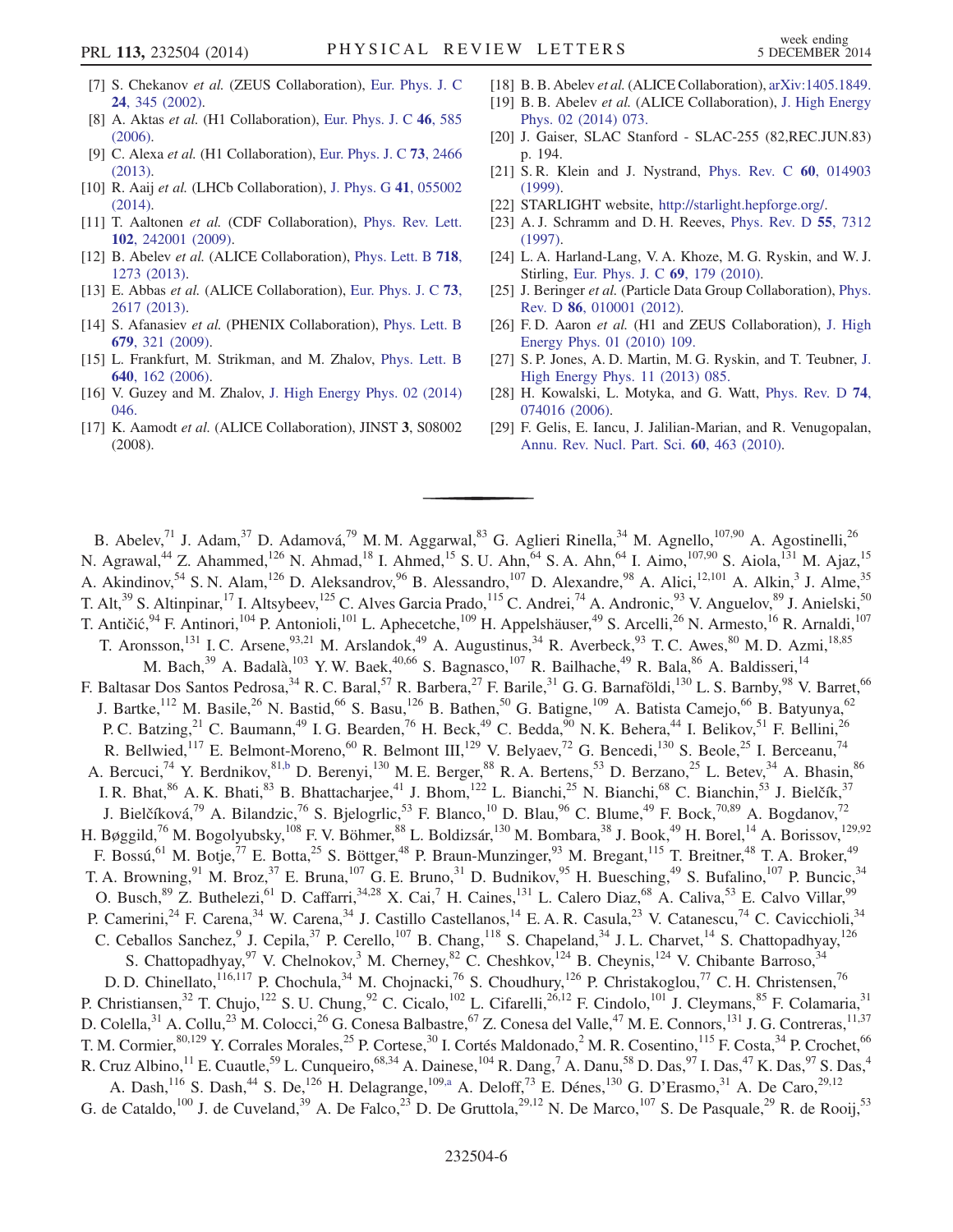<span id="page-6-2"></span><span id="page-6-1"></span><span id="page-6-0"></span>M. A. Diaz Corchero,<sup>10</sup> T. Dietel,<sup>50,85</sup> P. Dillenseger,<sup>49</sup> R. Divià,<sup>34</sup> D. Di Bari,<sup>31</sup> S. Di Liberto,<sup>105</sup> A. Di Mauro,<sup>34</sup> P. Di Nezza,<sup>68</sup> Ø. Djuvsland,<sup>17</sup> A. Dobrin,<sup>53</sup> T. Dobrowolski,<sup>73</sup> D. Domenicis Gimenez,<sup>115</sup> B. Dönigus,<sup>49</sup> O. Dordic,<sup>21</sup> S. Dørheim, <sup>88</sup> A. K. Dubey, <sup>126</sup> A. Dubla, <sup>53</sup> L. Ducroux, <sup>124</sup> P. Dupieux, <sup>66</sup> A. K. Dutta Majumdar, <sup>97</sup> T. E. Hilden, <sup>42</sup> R. J. Ehlers,<sup>131</sup> D. Elia,<sup>100</sup> H. Engel,<sup>48</sup> B. Erazmus,<sup>34,109</sup> H. A. Erdal,<sup>35</sup> D. Eschweiler,<sup>39</sup> B. Espagnon,<sup>47</sup> M. Esposito,<sup>34</sup> M. Estienne,<sup>109</sup> S. Esumi,<sup>122</sup> D. Evans,<sup>98</sup> S. Evdokimov,<sup>108</sup> D. Fabris,<sup>104</sup> J. Faivre,<sup>67</sup> D. Falchieri,<sup>26</sup> A. Fantoni,<sup>68</sup> M. Fasel, $^{89,70}$  D. Fehlker, $^{17}$  L. Feldkamp, $^{50}$  D. Felea, $^{58}$  A. Feliciello, $^{107}$  G. Feofilov, $^{125}$  J. Ferencei, $^{79}$  A. Fernández Téllez, $^{2}$ E. G. Ferreiro, <sup>16</sup> A. Ferretti, <sup>25</sup> A. Festanti, <sup>28</sup> J. Figiel, <sup>112</sup> M. A. S. Figueredo, <sup>119</sup> S. Filchagin, <sup>95</sup> D. Finogeev, <sup>52</sup> F. M. Fionda, <sup>31</sup> E. M. Fiore,  $31$  E. Floratos,  $84$  M. Floris,  $34$  S. Foertsch,  $61$  P. Foka,  $93$  S. Fokin,  $96$  E. Fragiacomo,  $106$  A. Francescon,  $34,28$ U. Frankenfeld,  $93$  U. Fuchs,  $34$  C. Furget,  $67$  A. Furs,  $52$  M. Fusco Girard,  $29$  J. J. Gaardhøje,  $76$  M. Gagliardi,  $25$  A. M. Gago,  $99$ M. Gallio,<sup>25</sup> D. R. Gangadharan,<sup>19,70</sup> P. Ganoti,<sup>80,84</sup> C. Gao,<sup>7</sup> C. Garabatos,<sup>93</sup> E. Garcia-Solis,<sup>13</sup> C. Gargiulo,<sup>34</sup> I. Garishvili,<sup>71</sup> J. Gerhard,<sup>39</sup> M. Germain,<sup>109</sup> A. Gheata,<sup>34</sup> M. Gheata,<sup>34,58</sup> B. Ghidini,<sup>31</sup> P. Ghosh,<sup>126</sup> S. K. Ghosh,<sup>4</sup> P. Gianotti,<sup>68</sup> P. Giubellino,<sup>34</sup> E. Gladysz-Dziadus,<sup>112</sup> P. Glässel,<sup>89</sup> A. Gomez Ramirez,<sup>48</sup> P. González-Zamora,<sup>10</sup> S. Gorbunov,<sup>39</sup> L. Görlich,  $^{112}$  S. Gotovac,  $^{111}$  L. K. Graczykowski,  $^{128}$  A. Grelli,  $^{53}$  A. Grigoras,  $^{34}$  C. Grigoras,  $^{34}$  V. Grigoriev,  $^{72}$ A. Grigoryan,<sup>1</sup> S. Grigoryan,<sup>62</sup> B. Grinyov,<sup>3</sup> N. Grion,<sup>106</sup> J. F. Grosse-Oetringhaus,<sup>34</sup> J.-Y. Grossiord,<sup>124</sup> R. Grosso,<sup>34</sup> F. Guber,<sup>52</sup> R. Guernane,<sup>67</sup> B. Guerzoni,<sup>26</sup> M. Guilbaud,<sup>124</sup> K. Gulbrandsen,<sup>76</sup> H. Gulkanyan,<sup>1</sup> M. Gumbo,<sup>85</sup> T. Gunji,<sup>121</sup> A. Gupta, <sup>86</sup> R. Gupta, <sup>86</sup> K. H. Khan, <sup>15</sup> R. Haake, <sup>50</sup> Ø. Haaland, <sup>17</sup> C. Hadjidakis, <sup>47</sup> M. Haiduc, <sup>58</sup> H. Hamagaki, <sup>121</sup> G. Hamar,  $^{130}$  L. D. Hanratty,  $^{98}$  A. Hansen,  $^{76}$  J. W. Harris,  $^{131}$  H. Hartmann,  $^{39}$  A. Harton,  $^{13}$  D. Hatzifotiadou,  $^{101}$  S. Hayashi,  $^{121}$ S. T. Heckel,<sup>49</sup> M. Heide,<sup>50</sup> H. Helstrup,<sup>35</sup> A. Herghelegiu,<sup>74</sup> G. Herrera Corral,<sup>11</sup> B. A. Hess,<sup>33</sup> K. F. Hetland,<sup>35</sup> B. Hippolyte,<sup>51</sup> J. Hladky,<sup>56</sup> P. Hristov,<sup>34</sup> M. Huang,<sup>17</sup> T. J. Humanic,<sup>19</sup> N. Hussain,<sup>41</sup> D. Hutter,<sup>39</sup> D. S. Hwang,<sup>20</sup> R. Ilkaev,<sup>95</sup> I. Ilkiv,<sup>73</sup> M. Inaba,<sup>122</sup> G. M. Innocenti,<sup>25</sup> C. Ionita,<sup>34</sup> M. Ippolitov,<sup>96</sup> M. Irfan,<sup>18</sup> M. Ivanov,<sup>93</sup> V. Ivanov,<sup>81</sup> A. Jachołkowski,<sup>27</sup> P. M. Jacobs,<sup>70</sup> C. Jahnke,<sup>115</sup> H. J. Jang,<sup>64</sup> M. A. Janik,<sup>128</sup> P. H. S. Y. Jayarathna,<sup>117</sup> C. Jena,<sup>28</sup> S. Jena,<sup>117</sup> R. T. Jimenez Bustamante,<sup>59</sup> P. G. Jones,<sup>98</sup> H. Jung,<sup>40</sup> A. Jusko,<sup>98</sup> V. Kadyshevskiy,<sup>62</sup> S. Kalcher,<sup>39</sup> P. Kalinak,<sup>55</sup> A. Kalweit,<sup>34</sup> J. Kamin,<sup>49</sup> J. H. Kang,<sup>132</sup> V. Kaplin,<sup>72</sup> S. Kar,<sup>126</sup> A. Karasu Uysal,<sup>65</sup> O. Karavichev,<sup>52</sup> T. Karavicheva,<sup>52</sup> E. Karpechev,<sup>52</sup> U. Kebschull,<sup>48</sup> R. Keidel,<sup>133</sup> D. L. D. Keijdener,<sup>53</sup> M. Keil SVN,<sup>34</sup> M. M. Khan,<sup>1[8,c](#page-10-2)</sup> P. Khan,<sup>97</sup> S. A. Khan,<sup>126</sup> A. Khanzadeev,<sup>81</sup> Y. Kharlov,<sup>108</sup> B. Kileng,<sup>35</sup> B. Kim,<sup>132</sup> D. W. Kim,<sup>64,40</sup> D. J. Kim,<sup>118</sup> J. S. Kim,<sup>40</sup> M. Kim,<sup>40</sup> M. Kim,<sup>132</sup> S. Kim,<sup>20</sup> T. Kim,<sup>132</sup> S. Kirsch,<sup>39</sup> I. Kisel,<sup>39</sup> S. Kiselev,<sup>54</sup> A. Kisiel,<sup>128</sup> G. Kiss,<sup>130</sup> J. L. Klay,<sup>6</sup> J. Klein,<sup>89</sup> C. Klein-Bösing,<sup>50</sup> A. Kluge,<sup>34</sup> M. L. Knichel,<sup>93</sup> A. G. Knospe,<sup>113</sup> C. Kobdaj,<sup>110,34</sup> M. Kofarago,<sup>34</sup> M. K. Köhler,<sup>93</sup> T. Kollegger,<sup>39</sup> A. Kolojvari,<sup>125</sup> V. Kondratiev,<sup>125</sup> N. Kondratyeva,<sup>72</sup> A. Konevskikh,<sup>52</sup> V. Kovalenko,<sup>125</sup> M. Kowalski,<sup>112</sup> S. Kox,<sup>67</sup> G. Koyithatta Meethaleveedu,<sup>44</sup> J. Kral,<sup>118</sup> I. Králik,<sup>55</sup> A. Kravčáková,<sup>38</sup> M. Krelina,<sup>37</sup> M. Kretz,<sup>39</sup> M. Krivda,<sup>98,55</sup> F. Krizek,<sup>79</sup> E. Kryshen,<sup>34</sup> M. Krzewicki,<sup>93,39</sup> V. Kučera,<sup>79</sup> Y. Kucheriaev,<sup>96[,a](#page-10-1)</sup> T. Kugathasan,<sup>34</sup> C. Kuhn,<sup>51</sup> P. G. Kuijer,<sup>77</sup> I. Kulakov,<sup>49</sup> J. Kumar,<sup>44</sup> P. Kurashvili,<sup>73</sup> A. Kurepin,<sup>52</sup> A. B. Kurepin,<sup>52</sup> A. Kuryakin,<sup>95</sup> S. Kushpil,<sup>79</sup> M. J. Kweon,<sup>46,89</sup> Y. Kwon,<sup>132</sup> P. Ladron de Guevara,<sup>59</sup> C. Lagana Fernandes,<sup>115</sup> I. Lakomov,<sup>47</sup> R. Langoy,<sup>127</sup> C. Lara,<sup>48</sup> A. Lardeux,<sup>109</sup> A. Lattuca,<sup>25</sup> S. L. La Pointe,<sup>53,107</sup> P. La Rocca,<sup>27</sup> R. Lea,<sup>24</sup> L. Leardini,<sup>89</sup> G. R. Lee,<sup>98</sup> I. Legrand,<sup>34</sup> J. Lehnert,<sup>49</sup> R. C. Lemmon,<sup>78</sup> V. Lenti,<sup>100</sup> E. Leogrande,<sup>53</sup> M. Leoncino,<sup>25</sup> I. León Monzón,<sup>114</sup> P. Lévai,<sup>130</sup> S. Li,<sup>7,66</sup> J. Lien,<sup>127</sup> R. Lietava, <sup>98</sup> S. Lindal, <sup>21</sup> V. Lindenstruth, <sup>39</sup> C. Lippmann, <sup>93</sup> M. A. Lisa, <sup>19</sup> H. M. Ljunggren, <sup>32</sup> D. F. Lodato, <sup>53</sup> P. I. Loenne, <sup>17</sup> V. R. Loggins,<sup>129</sup> V. Loginov,<sup>72</sup> D. Lohner,<sup>89</sup> C. Loizides,<sup>70</sup> X. Lopez,<sup>66</sup> E. López Torres,<sup>9</sup> X.-G. Lu,<sup>89</sup> P. Luettig,<sup>49</sup> M. Lunardon,<sup>28</sup> G. Luparello,<sup>53,24</sup> R. Ma,<sup>131</sup> A. Maevskaya,<sup>52</sup> M. Mager,<sup>34</sup> D. P. Mahapatra,<sup>57</sup> S. M. Mahmood,<sup>21</sup> A. Maire,<sup>51,89</sup> R. D. Majka,<sup>131</sup> M. Malaev,<sup>81</sup> I. Maldonado Cervantes,<sup>59</sup> L. Malinina,<sup>62[,d](#page-10-3)</sup> D. Mal'Kevich,<sup>54</sup> P. Malzacher,<sup>93</sup> A. Mamonov, <sup>95</sup> L. Manceau, <sup>107</sup> V. Manko, <sup>96</sup> F. Manso, <sup>66</sup> V. Manzari, <sup>100</sup> M. Marchisone, <sup>66,25</sup> J. Mareš, <sup>56</sup> G. V. Margagliotti,<sup>24</sup> A. Margotti,<sup>101</sup> A. Marín,<sup>93</sup> C. Markert,<sup>113</sup> M. Marquard,<sup>49</sup> I. Martashvili,<sup>120</sup> N. A. Martin,<sup>93</sup> P. Martinengo,<sup>34</sup> M. I. Martínez,<sup>2</sup> G. Martínez García,<sup>109</sup> J. Martin Blanco,<sup>109</sup> Y. Martynov,<sup>3</sup> A. Mas,<sup>109</sup> S. Masciocchi,<sup>93</sup> M. Masera,<sup>25</sup> A. Masoni,<sup>102</sup> L. Massacrier,<sup>109</sup> A. Mastroserio,<sup>31</sup> A. Matyja,<sup>112</sup> C. Mayer,<sup>112</sup> J. Mazer,<sup>120</sup> M. A. Mazzoni,<sup>105</sup> F. Meddi,<sup>22</sup> A. Menchaca-Rocha,<sup>60</sup> E. Meninno,<sup>29</sup> J. Mercado Pérez,<sup>89</sup> M. Meres,<sup>36</sup> Y. Miake,<sup>122</sup> K. Mikhaylov,<sup>54,62</sup> L. Milano,<sup>34</sup> J. Milosevic,<sup>2[1,e](#page-10-4)</sup> A. Mischke,<sup>53</sup> A. N. Mishra,<sup>45</sup> D. Miśkowiec,<sup>93</sup> J. Mitra,<sup>126</sup> C. M. Mitu,<sup>58</sup> J. Mlynarz,<sup>129</sup> N. Mohammadi,<sup>53</sup> B. Mohanty,<sup>75,126</sup> L. Molnar,<sup>51</sup> L. Montaño Zetina,<sup>11</sup> E. Montes,<sup>10</sup> M. Morando,<sup>28</sup> D. A. Moreira De Godoy,<sup>115,109</sup> S. Moretto,<sup>28</sup> A. Morreale,<sup>109</sup> A. Morsch,<sup>34</sup> V. Muccifora,<sup>68</sup> E. Mudnic,<sup>111</sup> D. Mühlheim,<sup>50</sup> S. Muhuri,<sup>126</sup> M. Mukherjee,<sup>126</sup> H. Müller,<sup>34</sup> M. G. Munhoz,<sup>115</sup> S. Murray,<sup>85</sup> L. Musa,<sup>34</sup> J. Musinsky,<sup>55</sup> B. K. Nandi,<sup>44</sup> R. Nania,<sup>101</sup> E. Nappi,<sup>100</sup> C. Nattrass,<sup>120</sup> K. Nayak,<sup>75</sup> T. K. Nayak,<sup>126</sup> S. Nazarenko,<sup>95</sup> A. Nedosekin,<sup>54</sup> M. Nicassio,<sup>93</sup> M. Niculescu,<sup>34,58</sup> B. S. Nielsen,<sup>76</sup> S. Nikolaev,<sup>96</sup> S. Nikulin,<sup>96</sup> V. Nikulin,<sup>81</sup> B. S. Nilsen,<sup>82</sup> F. Noferini,<sup>12,101</sup>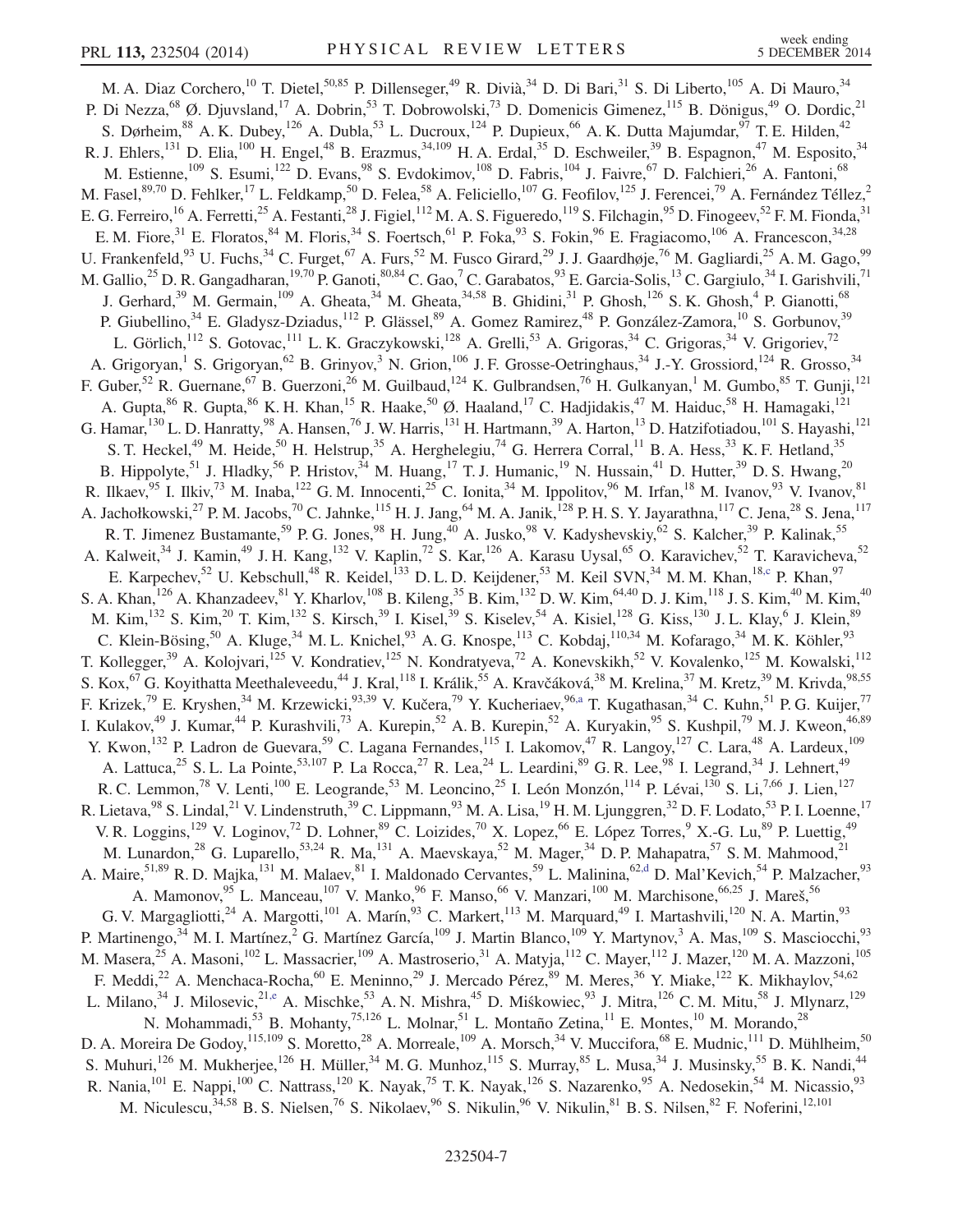<span id="page-7-1"></span><span id="page-7-0"></span>P. Nomokonov,<sup>62</sup> G. Nooren,<sup>53</sup> J. Norman,<sup>119</sup> A. Nyanin,<sup>96</sup> J. Nystrand,<sup>17</sup> H. Oeschler,<sup>89</sup> S. Oh,<sup>131</sup> S. K. Oh,<sup>63,4[0,f](#page-10-5)</sup> A. Okatan,<sup>65</sup> L. Olah,<sup>130</sup> J. Oleniacz,<sup>128</sup> A. C. Oliveira Da Silva,<sup>115</sup> J. Onderwaater,<sup>93</sup> C. Oppedisano,<sup>107</sup> A. Ortiz Velasquez,<sup>59,32</sup> A. Oskarsson,<sup>32</sup> J. Otwinowski,<sup>112,93</sup> K. Oyama,<sup>89</sup> M. Ozdemir,<sup>49</sup> P. Sahoo,<sup>45</sup> Y. Pachmayer,<sup>89</sup> M. Pachr,<sup>37</sup> P. Pagano,<sup>29</sup> G. Paić,<sup>59</sup> F. Painke,<sup>39</sup> C. Pajares,<sup>16</sup> S. K. Pal,<sup>126</sup> A. Palmeri,<sup>103</sup> D. Pant,<sup>44</sup> V. Papikyan,<sup>1</sup> G. S. Pappalardo,<sup>103</sup> P. Pareek,<sup>45</sup> W. J. Park,<sup>93</sup> S. Parmar,<sup>83</sup> A. Passfeld,<sup>50</sup> D. I. Patalakha,<sup>108</sup> V. Paticchio,<sup>100</sup> B. Paul,<sup>97</sup> T. Pawlak,<sup>128</sup> T. Peitzmann,<sup>53</sup> H. Pereira Da Costa,<sup>14</sup> E. Pereira De Oliveira Filho,<sup>115</sup> D. Peresunko,<sup>96</sup> C. E. Pérez Lara,<sup>77</sup> A. Pesci,<sup>101</sup> V. Peskov,<sup>49</sup> Y. Pestov,<sup>5</sup> V. Petráček,<sup>37</sup> M. Petran,<sup>37</sup> M. Petris,<sup>74</sup> M. Petrovici,<sup>74</sup> C. Petta,<sup>27</sup> S. Piano,<sup>106</sup> M. Pikna,<sup>36</sup> P. Pillot,<sup>109</sup> O. Pinazza,<sup>101,34</sup> L. Pinsky,<sup>117</sup> D. B. Piyarathna,<sup>117</sup> M. Płoskoń,<sup>70</sup> M. Planinic,<sup>123,94</sup> J. Pluta,<sup>128</sup> S. Pochybova,  $^{130}$  P. L. M. Podesta-Lerma,  $^{114}$  M. G. Poghosyan,  $^{82,34}$  E. H. O. Pohjoisaho,  $^{42}$  B. Polichtchouk,  $^{108}$ N. Poljak,<sup>94,123</sup> A. Pop,<sup>74</sup> S. Porteboeuf-Houssais,<sup>66</sup> J. Porter,<sup>70</sup> B. Potukuchi,<sup>86</sup> S. K. Prasad,<sup>129,4</sup> R. Preghenella,<sup>101,12</sup> F. Prino,<sup>107</sup> C. A. Pruneau,<sup>129</sup> I. Pshenichnov,<sup>52</sup> G. Puddu,<sup>23</sup> P. Pujahari,<sup>129</sup> V. Punin,<sup>95</sup> J. Putschke,<sup>129</sup> H. Qvigstad,<sup>21</sup> A. Rachevski,<sup>106</sup> S. Raha,<sup>4</sup> J. Rak,<sup>118</sup> A. Rakotozafindrabe,<sup>14</sup> L. Ramello,<sup>30</sup> R. Raniwala,<sup>87</sup> S. Raniwala,<sup>87</sup> S. S. Räsänen,<sup>42</sup> B. T. Rascanu,<sup>49</sup> D. Rathee,<sup>83</sup> A. W. Rauf,<sup>15</sup> V. Razazi,<sup>23</sup> K. F. Read,<sup>120</sup> J. S. Real,<sup>67</sup> K. Redlich,<sup>7[3,g](#page-10-6)</sup> R. J. Reed,<sup>129,131</sup> A. Rehman,<sup>17</sup> P. Reichelt,<sup>49</sup> M. Reicher,<sup>53</sup> F. Reidt,<sup>89,34</sup> R. Renfordt,<sup>49</sup> A. R. Reolon,<sup>68</sup> A. Reshetin,<sup>52</sup> F. Rettig,<sup>39</sup> J.-P. Revol,<sup>34</sup> K. Reygers,<sup>89</sup> V. Riabov,<sup>81</sup> R. A. Ricci,<sup>69</sup> T. Richert,<sup>32</sup> M. Richter,<sup>21</sup> P. Riedler,<sup>34</sup> W. Riegler,<sup>34</sup> F. Riggi,<sup>27</sup> A. Rivetti,<sup>107</sup> E. Rocco,<sup>53</sup> M. Rodríguez Cahuantzi,<sup>2</sup> A. Rodriguez Manso,<sup>77</sup> K. Røed,<sup>21</sup> E. Rogochaya,<sup>62</sup> S. Rohni,<sup>86</sup> D. Rohr,<sup>39</sup> D. Röhrich,<sup>17</sup> R. Romita,<sup>78,119</sup> F. Ronchetti,<sup>68</sup> L. Ronflette,<sup>109</sup> P. Rosnet,<sup>66</sup> A. Rossi,<sup>34</sup> F. Roukoutakis,<sup>84</sup> A. Roy,<sup>45</sup> C. Roy,<sup>51</sup> P. Roy,<sup>97</sup> A. J. Rubio Montero,<sup>10</sup> R. Rui,<sup>24</sup> R. Russo,<sup>25</sup> E. Ryabinkin,<sup>96</sup> Y. Ryabov,<sup>81</sup> A. Rybicki,<sup>112</sup> S. Sadovsky,<sup>108</sup> K. Šafařík, $3^4$  B. Sahlmuller, $4^9$  R. Sahoo, $4^5$  P. K. Sahu, $5^7$  J. Saini, $1^{26}$  S. Sakai, $6^8$  C. A. Salgado, $1^6$  J. Salzwedel, $1^9$  S. Sambyal, $8^6$ V. Samsonov, <sup>81</sup> X. Sanchez Castro, <sup>51</sup> F. J. Sánchez Rodríguez, <sup>114</sup> L. Šándor, <sup>55</sup> A. Sandoval, <sup>60</sup> M. Sano, <sup>122</sup> G. Santagati, <sup>27</sup> D. Sarkar,<sup>126</sup> E. Scapparone,<sup>101</sup> F. Scarlassara,<sup>28</sup> R. P. Scharenberg,<sup>91</sup> C. Schiaua,<sup>74</sup> R. Schicker,<sup>89</sup> C. Schmidt,<sup>93</sup> H. R. Schmidt,<sup>33</sup> S. Schuchmann,<sup>49</sup> J. Schukraft,<sup>34</sup> M. Schulc,<sup>37</sup> T. Schuster,<sup>131</sup> Y. Schutz,<sup>109,34</sup> K. Schwarz,<sup>93</sup> K. Schweda,<sup>93</sup> G. Scioli,<sup>26</sup> E. Scomparin,<sup>107</sup> R. Scott,<sup>120</sup> G. Segato,<sup>28</sup> J. E. Seger,<sup>82</sup> Y. Sekiguchi,<sup>121</sup> I. Selyuzhenkov,<sup>93</sup> J. Seo,<sup>92</sup> E. Serradilla,<sup>10,60</sup> A. Sevcenco,<sup>58</sup> A. Shabetai,<sup>109</sup> G. Shabratova,<sup>62</sup> R. Shahoyan,<sup>34</sup> A. Shangaraev,<sup>108</sup> N. Sharma,<sup>120</sup> S. Sharma, <sup>86</sup> K. Shigaki, <sup>43</sup> K. Shtejer, <sup>25,9</sup> Y. Sibiriak, <sup>96</sup> S. Siddhanta, <sup>102</sup> T. Siemiarczuk, <sup>73</sup> D. Silvermyr, <sup>80</sup> C. Silvestre, <sup>67</sup> G. Simatovic,<sup>123</sup> R. Singaraju,<sup>126</sup> R. Singh,<sup>86</sup> S. Singha,<sup>126,75</sup> V. Singhal,<sup>126</sup> B. C. Sinha,<sup>126</sup> T. Sinha,<sup>97</sup> B. Sitar,<sup>36</sup> M. Sitta,<sup>30</sup> T. B. Skaali,<sup>21</sup> K. Skjerdal,<sup>17</sup> M. Slupecki,<sup>118</sup> N. Smirnov,<sup>131</sup> R. J. M. Snellings,<sup>53</sup> C. Søgaard,<sup>32</sup> R. Soltz,<sup>71</sup> J. Song,<sup>92</sup> M. Song,<sup>132</sup> F. Soramel,<sup>28</sup> S. Sorensen,<sup>120</sup> M. Spacek,<sup>37</sup> E. Spiriti,<sup>68</sup> I. Sputowska,<sup>112</sup> M. Spyropoulou-Stassinaki,<sup>84</sup> B. K. Srivastava, <sup>91</sup> J. Stachel, <sup>89</sup> I. Stan, <sup>58</sup> G. Stefanek, <sup>73</sup> M. Steinpreis, <sup>19</sup> E. Stenlund, <sup>32</sup> G. Steyn, <sup>61</sup> J. H. Stiller, <sup>89</sup> D. Stocco,<sup>109</sup> M. Stolpovskiy,<sup>108</sup> P. Strmen,<sup>36</sup> A. A. P. Suaide,<sup>115</sup> T. Sugitate,<sup>43</sup> C. Suire,<sup>47</sup> M. Suleymanov,<sup>15</sup> R. Sultanov,<sup>54</sup> M. Šumbera,<sup>79</sup> T. Susa,<sup>94</sup> T. J. M. Symons,<sup>70</sup> A. Szabo,<sup>36</sup> A. Szanto de Toledo,<sup>115</sup> I. Szarka,<sup>36</sup> A. Szczepankiewicz,<sup>34</sup> M. Szymanski, $^{128}$  J. Takahashi, $^{116}$  M. A. Tangaro, $^{31}$  J. D. Tapia Takaki, $^{47,h}$  $^{47,h}$  $^{47,h}$  A. Tarantola Peloni, $^{49}$  A. Tarazona Martinez, $^{34}$ M. G. Tarzila,<sup>74</sup> A. Tauro,<sup>34</sup> G. Tejeda Muñoz,<sup>2</sup> A. Telesca,<sup>34</sup> C. Terrevoli,<sup>23</sup> J. Thäder,<sup>93</sup> D. Thomas,<sup>53</sup> R. Tieulent,<sup>124</sup> A. R. Timmins,<sup>117</sup> A. Toia,<sup>49,104</sup> V. Trubnikov,<sup>3</sup> W. H. Trzaska,<sup>118</sup> T. Tsuji,<sup>121</sup> A. Tumkin,<sup>95</sup> R. Turrisi,<sup>104</sup> T. S. Tveter,<sup>21</sup> K. Ullaland,<sup>17</sup> A. Uras,<sup>124</sup> G. L. Usai,<sup>23</sup> M. Vajzer,<sup>79</sup> M. Vala,<sup>55,62</sup> L. Valencia Palomo,<sup>66</sup> S. Vallero,<sup>25,89</sup> P. Vande Vyvre,<sup>34</sup> J. Van Der Maarel,<sup>53</sup> J. W. Van Hoorne,<sup>34</sup> M. van Leeuwen,<sup>53</sup> A. Vargas,<sup>2</sup> M. Vargyas,<sup>118</sup> R. Varma,<sup>44</sup> M. Vasileiou,<sup>84</sup> A. Vasiliev, <sup>96</sup> V. Vechernin, <sup>125</sup> M. Veldhoen, <sup>53</sup> A. Velure, <sup>17</sup> M. Venaruzzo, <sup>24,69</sup> E. Vercellin, <sup>25</sup> S. Vergara Limón, <sup>2</sup> R. Vernet, <sup>8</sup> M. Verweij,<sup>129</sup> L. Vickovic,<sup>111</sup> G. Viesti,<sup>28</sup> J. Viinikainen,<sup>118</sup> Z. Vilakazi,<sup>61</sup> O. Villalobos Baillie,<sup>98</sup> A. Vinogradov,<sup>96</sup> L. Vinogradov,<sup>125</sup> Y. Vinogradov,<sup>95</sup> T. Virgili,<sup>29</sup> Y. P. Viyogi,<sup>126</sup> A. Vodopyanov,<sup>62</sup> M. A. Völkl,<sup>89</sup> K. Voloshin,<sup>54</sup> S. A. Voloshin,<sup>129</sup> G. Volpe,<sup>34</sup> B. von Haller,<sup>34</sup> I. Vorobyev,<sup>125</sup> D. Vranic,<sup>93,34</sup> J. Vrláková,<sup>38</sup> B. Vulpescu,<sup>66</sup> A. Vyushin,<sup>95</sup> B. Wagner,<sup>17</sup> J. Wagner,<sup>93</sup> V. Wagner,<sup>37</sup> M. Wang,<sup>7,109</sup> Y. Wang,<sup>89</sup> D. Watanabe,<sup>122</sup> M. Weber,<sup>34,117</sup> J. P. Wessels,<sup>50</sup> U. Westerhoff,<sup>50</sup> J. Wiechula,<sup>33</sup> J. Wikne,<sup>21</sup> M. Wilde,<sup>50</sup> G. Wilk,<sup>73</sup> J. Wilkinson,<sup>89</sup> M. C. S. Williams,<sup>101</sup> B. Windelband,<sup>89</sup> M. Winn,  ${}^{89}$  C. G. Yaldo,  ${}^{129}$  Y. Yamaguchi,  ${}^{121}$  H. Yang,  ${}^{53}$  P. Yang,  ${}^{7}$  S. Yang,  ${}^{17}$  S. Yano,  ${}^{43}$  S. Yasnopolskiy,  ${}^{96}$  J. Yi,  ${}^{92}$  Z. Yin,  ${}^{7}$ I.-K. Yoo,<sup>92</sup> I. Yushmanov,<sup>96</sup> V. Zaccolo,<sup>76</sup> C. Zach,<sup>37</sup> A. Zaman,<sup>15</sup> C. Zampolli,<sup>101</sup> S. Zaporozhets,<sup>62</sup> A. Zarochentsev,<sup>125</sup> P. Závada,<sup>56</sup> N. Zaviyalov,<sup>95</sup> H. Zbroszczyk,<sup>128</sup> I. S. Zgura,<sup>58</sup> M. Zhalov,<sup>81</sup> H. Zhang,<sup>7</sup> X. Zhang,<sup>7,70</sup> Y. Zhang,<sup>7</sup> C. Zhao,<sup>21</sup> N. Zhigareva, $^{54}$  D. Zhou, $^7$  F. Zhou, $^7$  Y. Zhou, $^{53}$  Zhuo Zhou, $^{17}$  H. Zhu, $^7$  J. Zhu, $^7$  X. Zhu, $^7$  A. Zichichi, $^{12,26}$  A. Zimmermann, $^{89}$ M. B. Zimmermann,<sup>50,34</sup> G. Zinovjev,<sup>3</sup> Y. Zoccarato<sup>1,24</sup> and M. Zyzak<sup>49</sup>

<span id="page-7-2"></span>(ALICE Collaboration)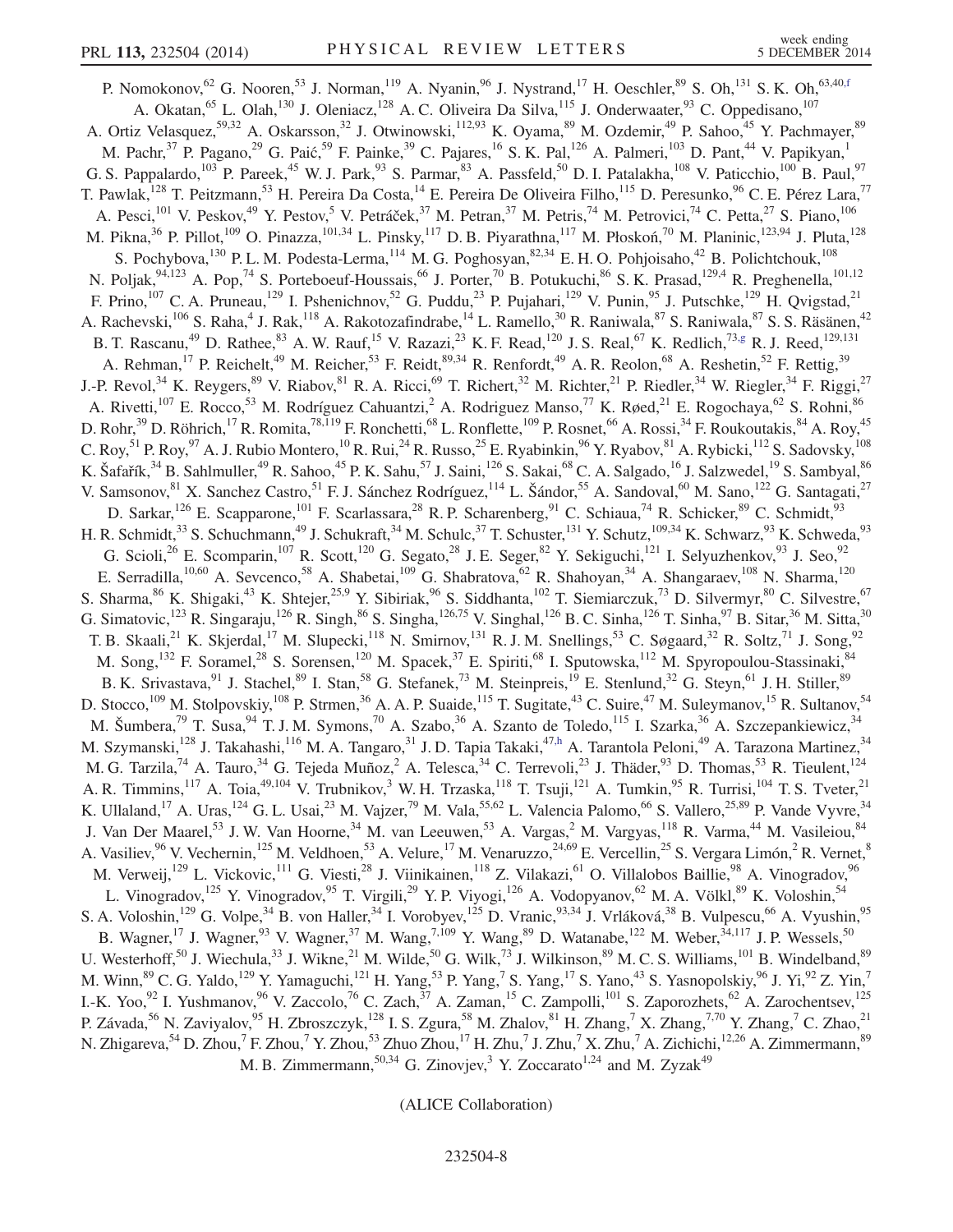<sup>1</sup>A. I. Alikhanyan National Science Laboratory (Yerevan Physics Institute) Foundation, Yerevan, Armenia<br><sup>2</sup> Panamérita Universidad Autónoma de Puebla, Puebla Mariae

 $2$ Benemérita Universidad Autónoma de Puebla, Puebla, Mexico

 $3$ Bogolyubov Institute for Theoretical Physics, Kiev, Ukraine  $Bogolyubov$  Institute for Theoretical Physics, Kiev, Ukraine<br> $B<sup>4</sup>Bose$  Institute, Department of Physics and Centre for Astropartials Physics and Space So

Bose Institute, Department of Physics and Centre for Astroparticle Physics and Space Science (CAPSS), Kolkata, India<br>5 Budkar Institute for Nuelear Physics, Novesibirsk, Pussia

 ${}^{5}$ Budker Institute for Nuclear Physics, Novosibirsk, Russia

<sup>6</sup>California Polytechnic State University, San Luis Obispo, California, USA

 $\sigma$ <sup>7</sup>Central China Normal University, Wuhan, China

<sup>8</sup>Centre de Calcul de l'IN2P3, Villeurbanne, France<br><sup>9</sup>Centro de Aplicaciones Tecnológicas y Desarrollo Nuclear (CEADEN), Havana, Cuba

 $10$ Centro de Investigaciones Energéticas Medioambientales y Tecnológicas (CIEMAT), Madrid, Spain

<sup>11</sup>Centro de Investigación y de Estudios Avanzados (CINVESTAV), Mexico City and Mérida, Mexico<br><sup>12</sup>Centro Fermi-Museo Storico della Fisica e Centro Studi e Ricerche "Enrico Fermi," Rome, Italy

<sup>13</sup>Chicago State University, Chicago, USA<br><sup>14</sup>Commissariat à l'Energie Atomique, IRFU, Saclay, France<br><sup>15</sup>COMSATS Institute of Information Technology (CIIT), Islamabad, Pakistan<br><sup>16</sup>Departamento de Física de Partículas a

<sup>21</sup>Department of Physics, University of Oslo, Oslo, Norway<br><sup>22</sup>Dipartimento di Fisica dell'Università 'La Sapienza' and Sezione INFN Rome, Italy<br><sup>22</sup>Dipartimento di Fisica dell'Università and Sezione INFN, Cagliari, Ital

Alessandria, Italy<br>
<sup>31</sup>Dipartimento Interateneo di Fisica 'M. Merlin' and Sezione INFN, Bari, Italy<br>
<sup>32</sup>Division of Experimental High Energy Physics, University of Lund, Lund, Sweden<br>
<sup>33</sup>Eberhard Karls Universität Tübin

<sup>40</sup>Gangneung-Wonju National University, Gangneung, South Korea<br><sup>41</sup>Gauhati University, Department of Physics, Guwahati, India<br><sup>42</sup>Helsinki Institute of Physics (HIP), Helsinki, Finland<br><sup>43</sup>Hiroshima University, Hiroshima

<sup>46</sup>Inha University, Incheon, South Korea<br><sup>47</sup>Institut de Physique Nucléaire d'Orsay (IPNO), Université Paris-Sud, CNRS-IN2P3, Orsay, France<br><sup>48</sup>Institut für Informatik, Johann Wolfgang Goethe-Universität Frankfurt, Frank

<sup>51</sup>Institut Pluridisciplinaire Hubert Curien (IPHC), Université de Strasbourg, CNRS-IN2P3, Strasbourg, France<br><sup>52</sup>Institute for Nuclear Research, Academy of Sciences, Moscow, Russia<br><sup>53</sup>Institute for Subatomic Physics of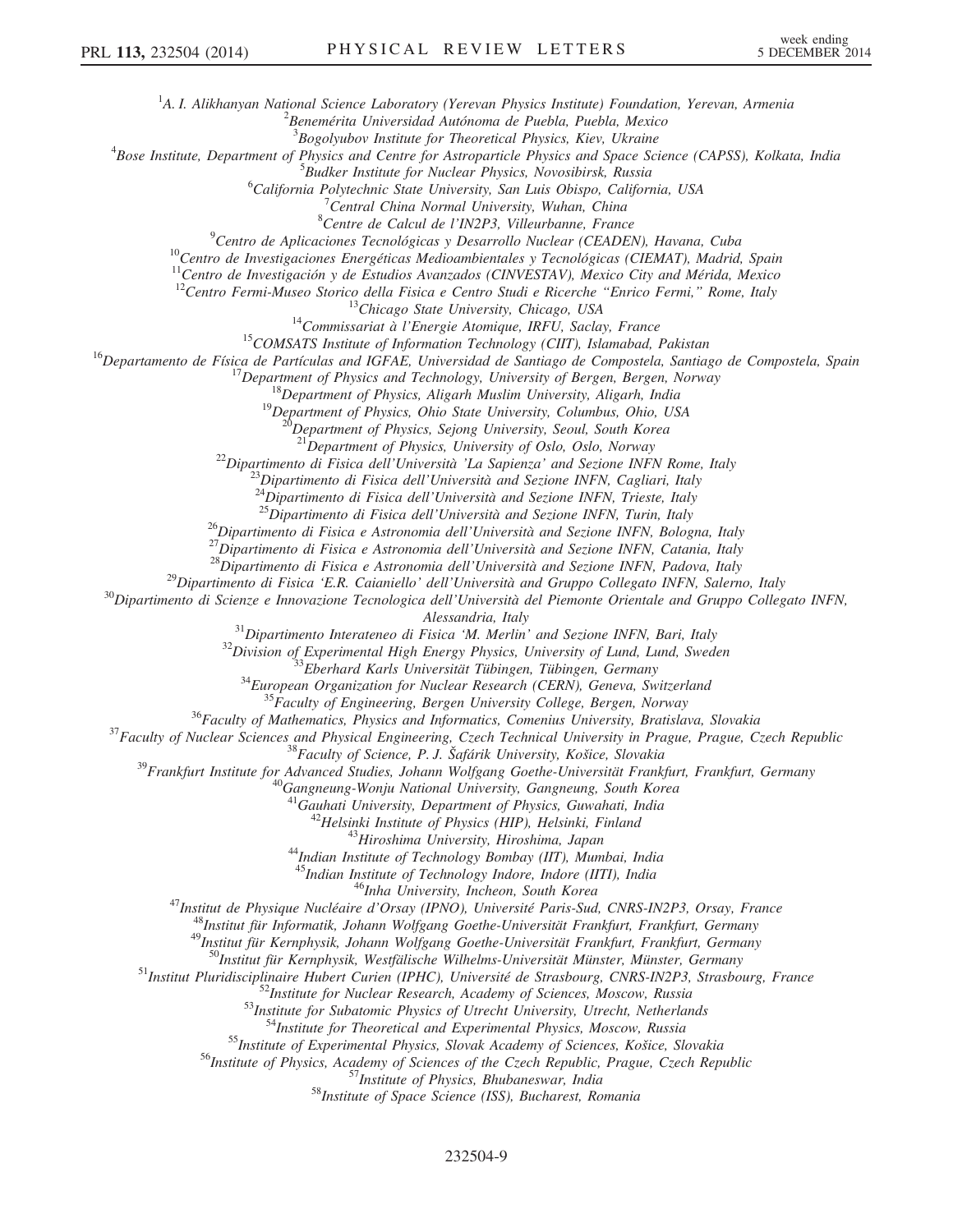<sup>59</sup>Instituto de Ciencias Nucleares, Universidad Nacional Autónoma de México, Mexico City, Mexico<br><sup>60</sup>Instituto de Física, Universidad Nacional Autónoma de México, Mexico City, Mexico<br><sup>61</sup>iThemba LABS, National Research F

CNRS–IN2P3, Clermont-Ferrand, France<br><sup>67</sup>Laboratoire de Physique Subatomique et de Cosmologie, Université Grenoble-Alpes, CNRS-IN2P3, Grenoble, France<br><sup>68</sup>Laboratori Nazionali di Frascati, INFN, Frascati, Italy<br><sup>69</sup>Labora

<sup>70</sup>Lawrence Berkeley National Laboratory, Berkeley, California, USA<br><sup>71</sup>Lawrence Livermore National Laboratory, Livermore, California, USA<br><sup>72</sup>Moscow Engineering Physics Institute, Moscow, Russia<br><sup>73</sup>National Centre for

 $74$ National Institute for Physics and Nuclear Engineering, Bucharest, Romania

<sup>75</sup>National Institute of Science Education and Research, Bhubaneswar, India<br><sup>76</sup>Niels Bohr Institute, University of Copenhagen, Copenhagen, Denmark

<sup>77</sup>Nikhef, National Institute for Subatomic Physics, Amsterdam, Netherlands<br><sup>78</sup>Nuclear Physics Group, STFC Daresbury Laboratory, Daresbury, United Kingdom<br><sup>79</sup>Nuclear Physics Institute, Academy of Sciences of the Czech

<sup>82</sup>Physics Department, Creighton University, Omaha, Nebraska, USA  $^{83}$ Physics Department, Panjab University, Chandigarh, India  $^{84}$ Physics Department, University of Athens, Athens, Greece

<sup>85</sup>Physics Department, University of Cape Town, Cape Town, South Africa<br><sup>86</sup>Physics Department, University of Jammu, Jammu, India<br><sup>87</sup>Physics Department, University of Rajasthan, Jaipur, India<br><sup>88</sup>Physik Department, Tech

 $93$ Research Division and ExtreMe Matter Institute EMMI, GSI Helmholtzzentrum für Schwerionenforschung,

Darmstadt, Germany<br><sup>94</sup>Rudjer Bošković Institute, Zagreb, Croatia

<sup>95</sup>Russian Federal Nuclear Center (VNIIEF), Sarov, Russia<br><sup>96</sup>Russian Research Centre Kurchatov Institute, Moscow, Russia

<sup>97</sup>Saha Institute of Nuclear Physics, Kolkata, India<br><sup>98</sup>School of Physics and Astronomy, University of Birmingham, Birmingham, United Kingdom<br><sup>99</sup>Sección Física, Departamento de Ciencias, Pontificia Universidad Católica

<sup>105</sup> Sezione INFN, Rome, Italy<br><sup>105</sup> Sezione INFN, Trieste, Italy<br><sup>106</sup> Sezione INFN, Trieste, Italy<br><sup>107</sup> Sezione INFN, Turin, Italy<br><sup>109</sup> SUBATECH, Ecole des Mines de Nantes, Université de Nantes, CNRS-IN2P3, Nantes, F